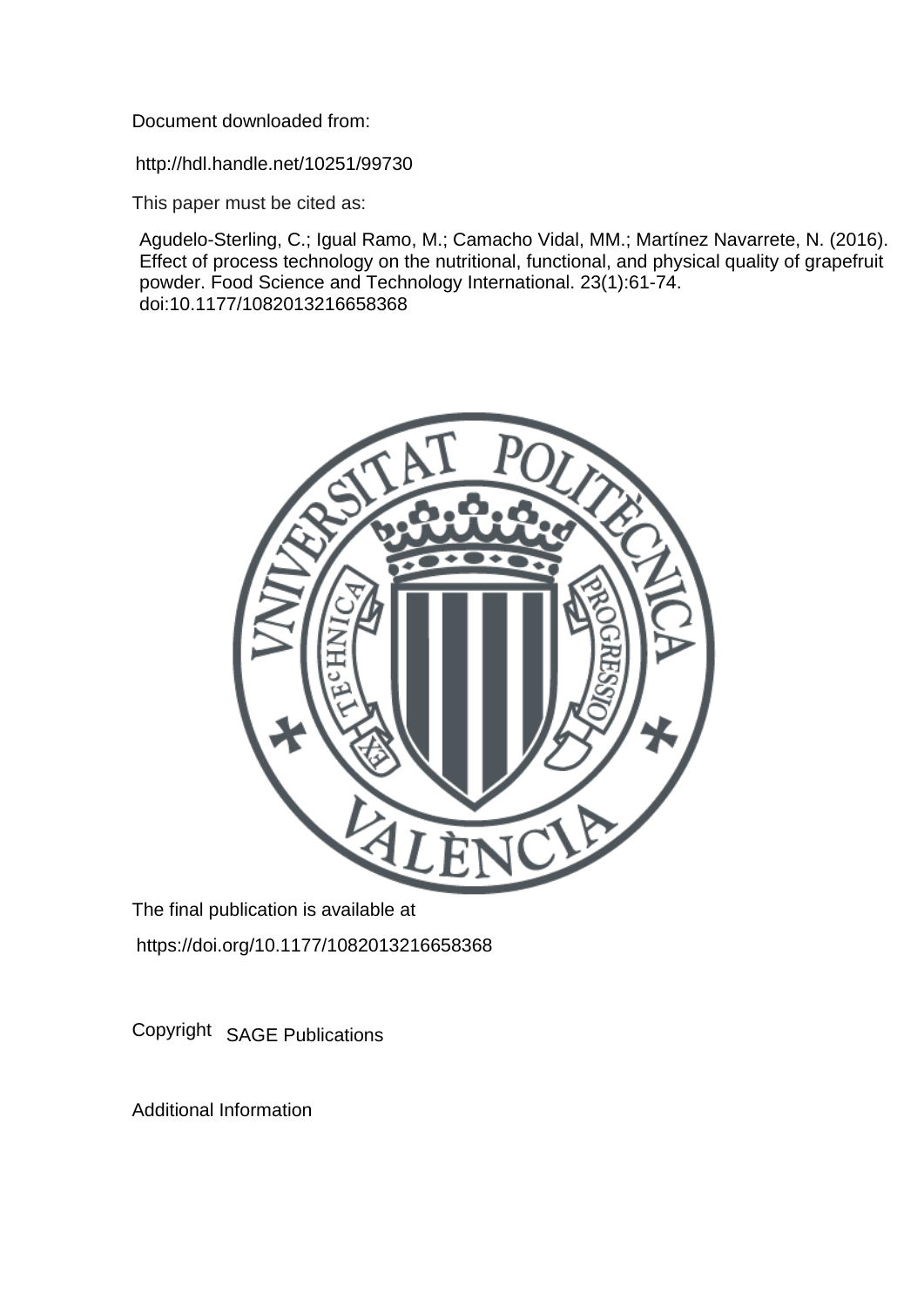# **EFFECT OF PROCESS TECHNOLOGY ON THE NUTRITIONAL, FUNCTIONAL AND PHYSICAL QUALITY OF GRAPEFRUIT POWDER**

Agudelo, C., Igual, M., Camacho, M.M.; Martínez-Navarrete, N.

*Universitat Politècnica de València, Food Technology Department, Food Investigation and Innovation Group, Camino de Vera s/n, 46022 Valencia, Spain*

# **Abstract**

The health properties of fruit are widely known. Powdered fruit may be a practical format to offer the consumer. Nevertheless, the process used to obtain the powder must ensure the maximum retention of the bioactive compounds and the functional value of the fruit while retaining adequate physical properties. The aim of this study was to compare freeze drying and spray drying as drying technologies to obtain grapefruit powder. The obtained results allow freeze-drying to be proposed as a better technology than spray drying in order to obtain a product with a higher content of vitamin C and total carotenoids. Moreover, all of the edible part of the fruit is used in this case, so a greater quantity of healthy compounds is preserved and by-product generation is avoided. Adding about 6 g water, 4 g arabic gum and 0.6 g bamboo fibre / 100 g grapefruit pulp is recommended before freeze-drying.

**Keywords**: Freeze-drying, spray-drying, vitamin C, phenols, carotenoids, antioxidant capacity

#### **1. Introduction**

 $\overline{a}$ 

Grapefruit is a very common variety of citrus fruit and an important source of phytochemicals and micronutrients. Vitamins, carotenoids and phenolic compounds,

Corresponding author: Tel.: +34 96 3879362; fax: +34 96 387 73 69. E-mail address: nmartin@tal.upv.es (Martínez- Navarrete, N).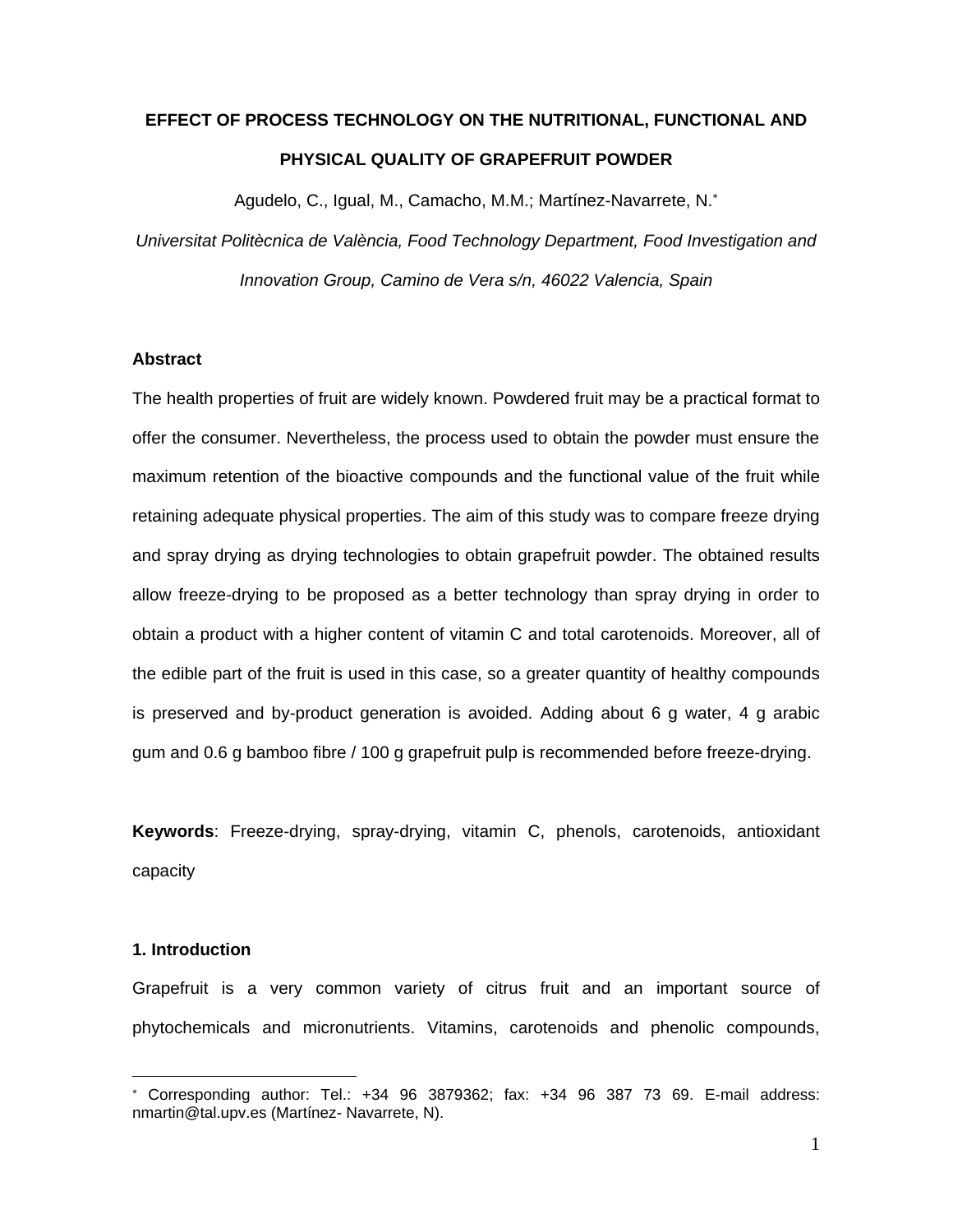among others, could be independently or jointly responsible for the health protective effects of this fruit (Habauzit et al., 2014). The water soluble fraction of citrus (polyphenols and vitamin C) is mainly responsible for the antioxidant and antiradical activity of fruits while the apolar fraction (such as carotenoids, vitamin E or vitamin A) leads to the protective effects against chronic and degenerative diseases (Sdiri et al., 2012). Within the group of phenols, citrus flavonoids are associated with a reduced risk of coronary heart disease, inflammatory pathologies and tumor progression (Benavente-García and Castillo 2008). Grapefruit is a rich source of flavonoids, especially naringin and narirutin flavanones, with physiological properties that inhibit cell proliferation, promote differentiation, function as antioxidants and are modulators of tyrosine kinases (Vanamala et al., 2006). Grapefruit is also a source of vitamin C, commonly recognized as a major, naturally occurring nutrient and antioxidant (Dow et al., 2012). In pink grapefruit varieties,  $\beta$ -carotene (pro-vitamin A) and lycopene are responsible for the colour, also contributing to the antioxidant capacity of the fruit (Xu et al., 2006). Despite the high functional value of grapefruit and the advances in the scientific knowledge of consumers regarding the binomial health-diet, the consumption of grapefruit is low, probably due to its strong, bitter taste. In this sense it would be interesting to obtain processed grapefruit products that, while maintaining most of their functional value, could be mixed with other foods or added as an ingredient.

Powdered fruit consumption could be nutritionally equivalent to that of fresh fruit in smaller serving sizes, ranging from 30 to 43 g depending on the fruit. Epidemiological studies have found an association between fruit consumption, both fresh and dehydrated, and the prevention of diseases probably due to fruits being excellent sources of phytochemical compounds in the diet (Blasa et al., 2010). The powdered fruit market also has the advantage of being much more stable than that of fresh fruit, benefiting from the fact that the product is available all year round and is easier to store and distribute. Nevertheless,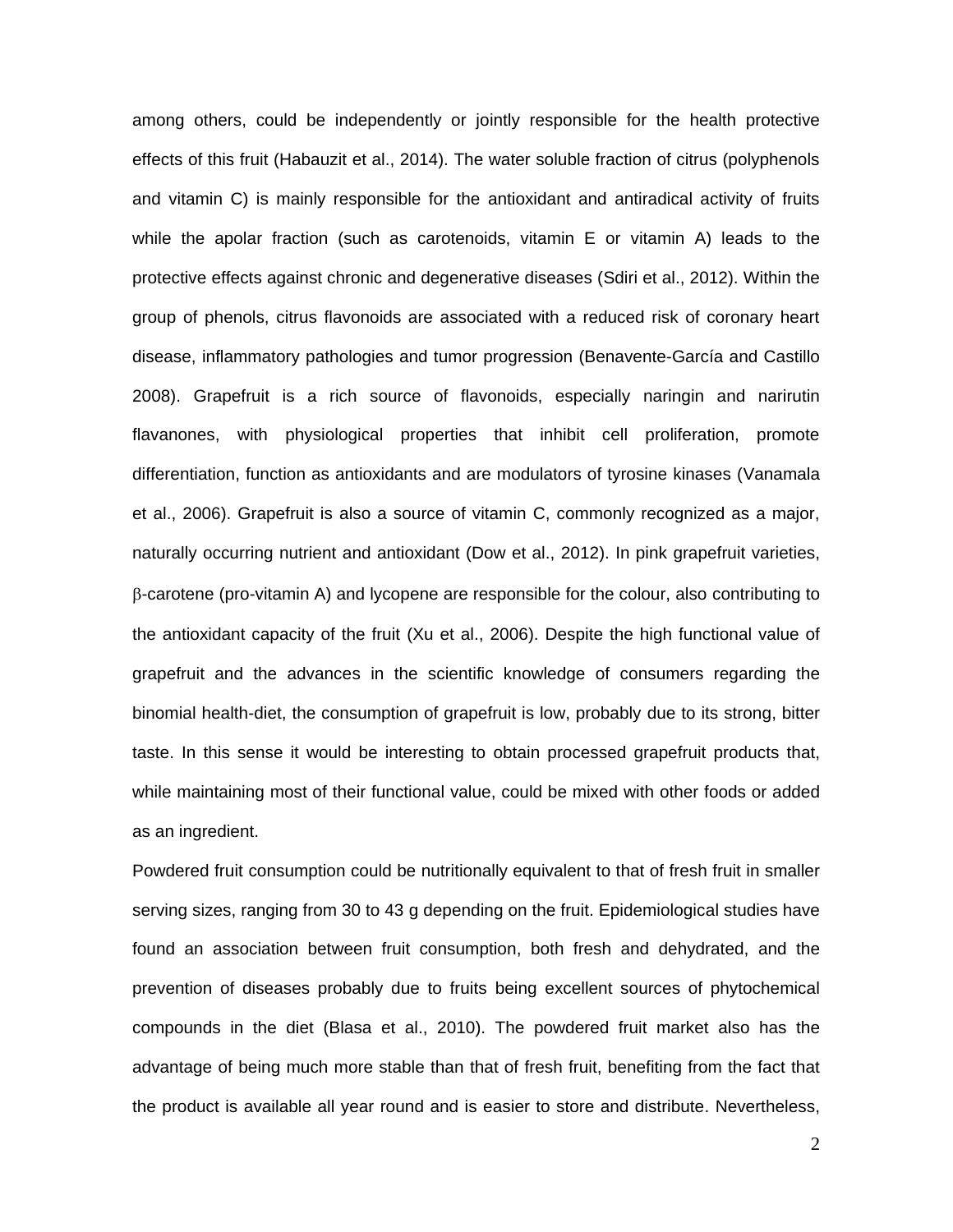the process used to obtain the powder must ensure the maximum preservation of the bioactive or functional fruit compounds.

Spray drying is a technique that allows powder to be obtained from fruit. It is a rapid dehydration method with intensive water evaporation on the surface of the droplets which keeps them cool until the dry state is reached, so leading to high quality powders (Fang and Bhandari, 2012). It is the most commonly used encapsulation method in the food industry (Rajam and Anandharamakrishnan, 2015). The properties of spray-dried powders are mainly affected by the process conditions, such as the air inlet and outlet temperatures, the air flow rate, the type of atomizer and the feed properties (Igual et al., 2014). This method has a number of advantages, some of which are the production of free flowing powders with a controlled particle size, rapid drying and easy scale up (Rajam and Anandharamakrishnan, 2015). Freeze drying may also be used to obtain powdered foods. Freeze drying involves the removal of water by sublimation of the frozen material, usually under low applied pressure. This technique is considered as a benchmark for powders of high quality, since one of its main advantages is to preserve attributes such as taste, nutrients, color or flavor. Nevertheless, in some previous studies, losses of food vitamins, antioxidant compounds and nutritional or functional value due to freeze-drying have been reported (Shofian et al., 2011). Besides, the main disadvantage of this technique is its high cost, both in terms of time and energy. Nevertheless, the application of pre-treatment for the purposes of removing some of the water present in the food contributes to a reduction of the cost involved (Benlloch-Tinoco et al., 2013; Donsi et al., 2001; Fahloul et al., 2009). When a dehydration process is shorter than that needed for the crystallization of solutes, an amorphous matrix is obtained, which can be found in a glassy or rubbery state, depending on the glass transition temperature (Tg). Powdered foods in the rubbery state may suffer structural collapse phenomena, quickly exhibiting stickiness and caking problems (Adhikari et al., 2003; Gabas et al., 2007). Fruits, with a high content of both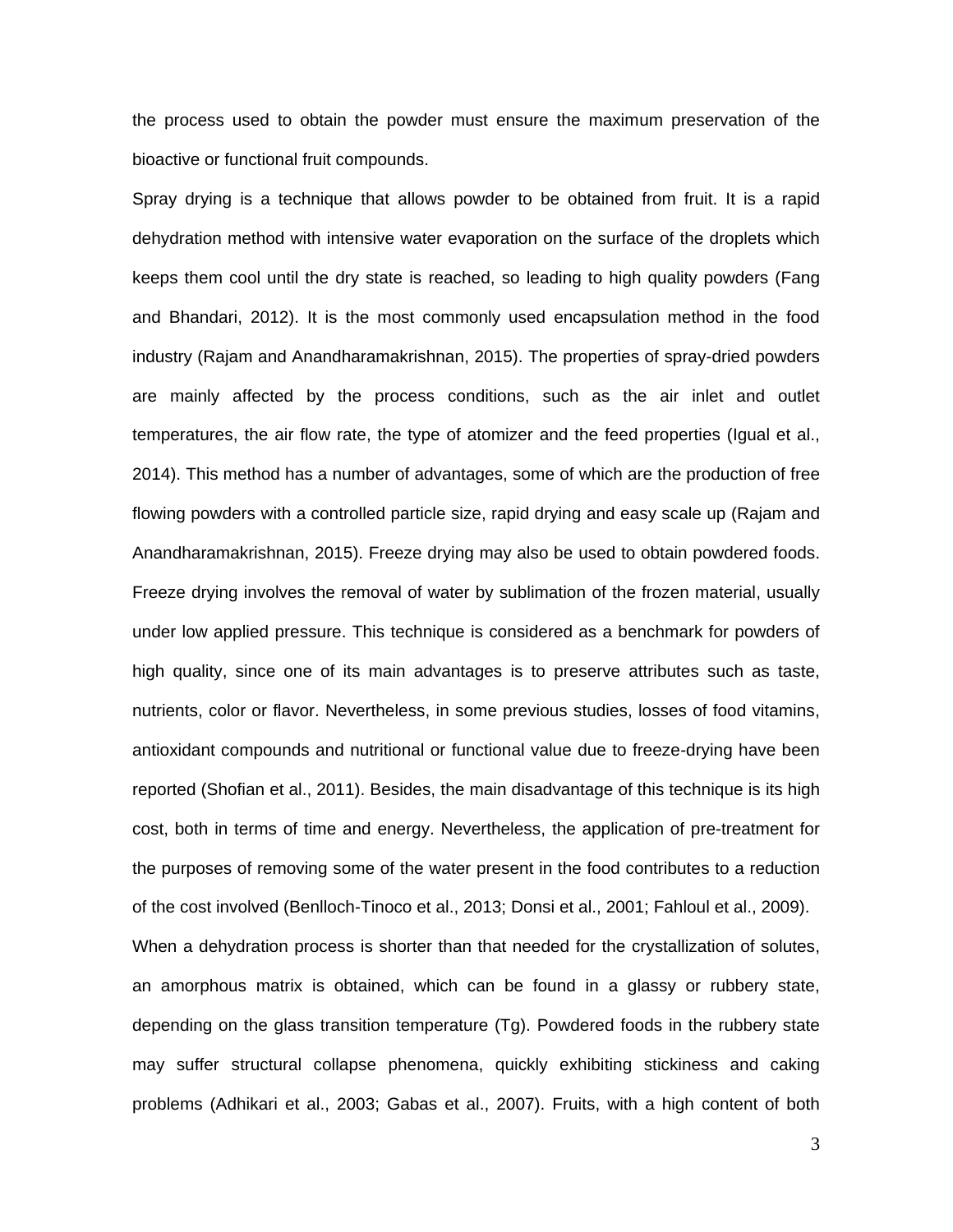organic acids and low molecular weight sugars, have a low Tg and, for dehydrated products, the rubbery state prevails under the usual storage conditions (Roos, 1995). In order to increase the Tg and promote the much easier-to-handle and stable glassy state, adding high molecular weight additives to the product before drying is a widely-used alternative (Truong et al., 2005; Yousefi et al., 2011). Both spray and freeze-drying processes lead to amorphous fruit powders. The addition of carriers is particularly necessary in the case of spray drying so as to avoid the adhesion of dust particles, not only to each other but also in the team, in order to increase product yield and avoid operational problems (Yousefi et al., 2011; Gabas et al., 2007). Some of the materials commonly used to increase the Tg can, at the same time, act as encapsulating agents. Arabic gum, a natural plant exudate of Acacia trees, has been the encapsulating agent of choice for many years because it is an excellent emulsifier, has a bland flavor and prevents water adsorption, oxidation and the volatilization of compounds (Gabas et al., 2007; Rascón et al., 2011; Singthong et al., 2009). This solute also contributes to an increase in the Tg and reduces the hygroscopicity, thus increasing the stability of the fruit powder. Bamboo fibre is extracted from the plant Bambusoideae subfamily and is mainly composed of hemicellulose, cellulose, pectin and lignin (Liu et al., 2012). Despite the fact that this solute has not been used with this purpose in mind, its high molecular weight makes it a possible candidate to increase the Tg, with the added value of being a healthy vegetable fiber.

The aim of this study was to compare freeze drying and spray drying as drying technologies in order to obtain grapefruit powder with the highest content of bioactive compounds, such as the total phenolics, total carotenoids and vitamin C, and the highest functional value measured through the antioxidant capacity. Moreover, yield information together with the water content, hygroscopicity, colour and porosity of the powder have also been considered.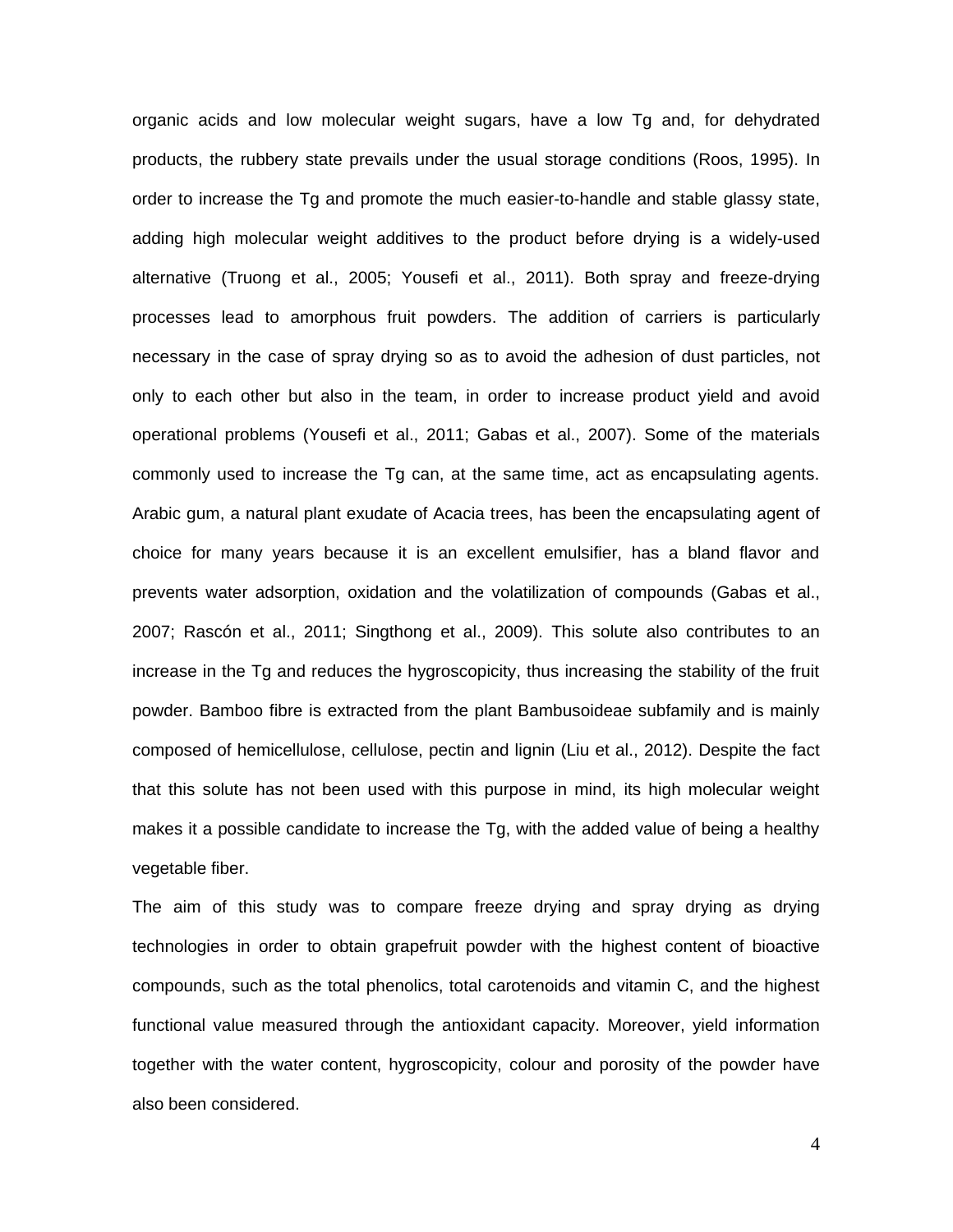#### **2. Materials and methods**

#### *2.1. Raw material*

This study was carried out with grapefruit (*Citrus paradise* var. Star Ruby*)* purchased in a local supermarket (Valencia, Spain). Two different batches were used in the study, one for all freeze-drying and one for all spray-drying experiments. The grapefruits were washed and peeled with the careful removal of the albedo. Arabic gum (AG, Scharlau, Spain) and bamboo fibre (BF, VITACEL®, Rosenberg, Germany) were added to the grapefruit pulp.

#### *2.2. Freeze-drying (FD). Preparation of feed mixture and process conditions*

The peeled grapefruits were cut and ground in a bench top electrical food processor (Thermomix TM 21, Vorwerk, Spain). The ground grapefruits were mixed with AG and/or BF and adjusted to a final water content according to the generated experimental design, commented on below, obtained from the response surface methodology (RSM) (Table 1). The samples were placed in aluminium plates (approximately 250 g, 0.5 cm thick, per plate) and immediately frozen at -45 ºC (Liebherr Mediline, LCT2325) for 48 h before freeze-drying in a Telstar Lioalfa-6 Lyophyliser at 0.021 Pa and -59 ºC for 24h. The obtained cakes were ground (Kenwood, CH 580) and sieved to obtain powder with a particle size of under 0.7 mm. The powder was vacuum packed and stored in a test cabinet at 10 ºC and 20 % relative humidity (Nüve, TK 120).

# *2.3. Spray-drying (SD). Preparation of feed mixture and process conditions.*

The peeled grapefruits were liquidized in an electrical food processor (DeLonghi, Spain). The obtained juice was mixed with a water solution containing AG and/or BF. The solutes were added to water according to the generated experimental design, commented on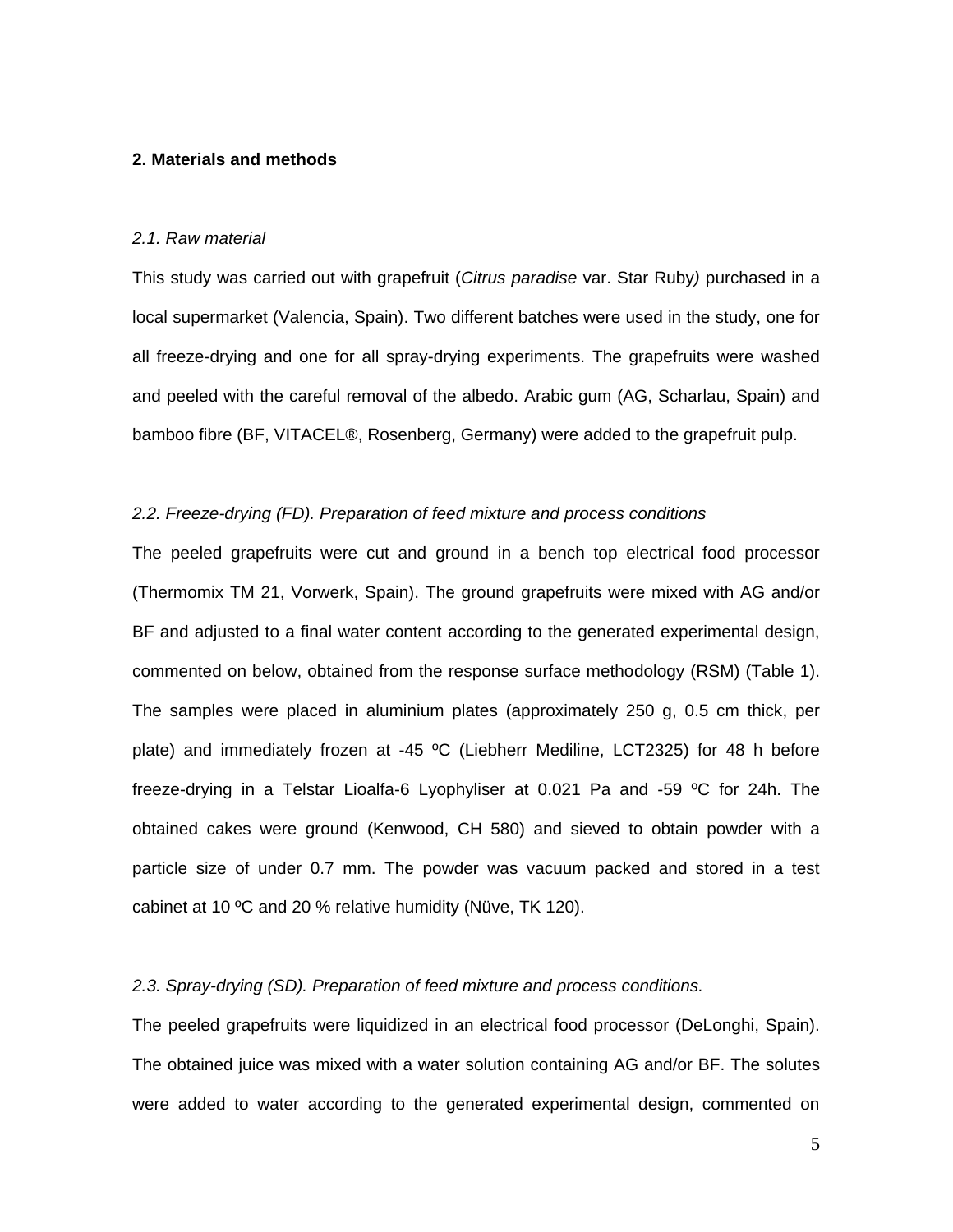below, obtained from the RSM (Table 2). Each one of these solutions (400 g) was added to 400 g of the grapefruit juice and stirred for 30 min till homogeneity. After that, the mixture was fed into a Büchi B-290 (Switzerland) mini spray dryer with the following operating conditions: aspirator rate  $90\%$  (35 m<sup>3</sup>/h); atomisation air rotameter 40 mm (473 L/h) with a co-current flow; pump rate 30% (9 mL/min). The drying air inlet temperature was varied according to the experimental design (Table 2). After the completion of the experiment, and when the air inlet temperature fell below 50  $\mathrm{^{\circ}C}$ , the samples were collected from the product collection vessel and immediately vacuum packed and stored in a test cabinet at 10 ºC, 20 % relative humidity (Nüve, TK 120).

#### *2.4. Analytical determinations*

*2.4.1.* Ground grapefruit (GG) and liquidized grapefruit (LG) were characterized, in triplicate, as to their water content  $(x_w)$ , soluble solids  $(x_s)$ , bioactive compounds (total phenolics, vitamin C, total carotenoids) and antioxidant capacity. The mass fraction of water was obtained by drying the samples in a vacuum oven (Vaciotem, J.P. Selecta) at  $60^{\circ}$ C ± 1°C under p < 100 mm Hg until constant weight (AOAC 2000, method 934.06). The mass fraction of soluble solids was obtained at 20°C by measuring the °Brix (Refracto 30 PX, Mettler Toledo at 20ºC) of the previously homogenized samples. The content of bioactive compounds was determined following the methodology described in the next section (2.4.2).

In order to make the results of GG and LG comparable, those of the liquidized sample were referred to the corresponding ground fruit (Eq. 1).

$$
m_i^{GG} = m_i^{LG} \frac{m^{LG}}{m^{GG}}
$$
 (1)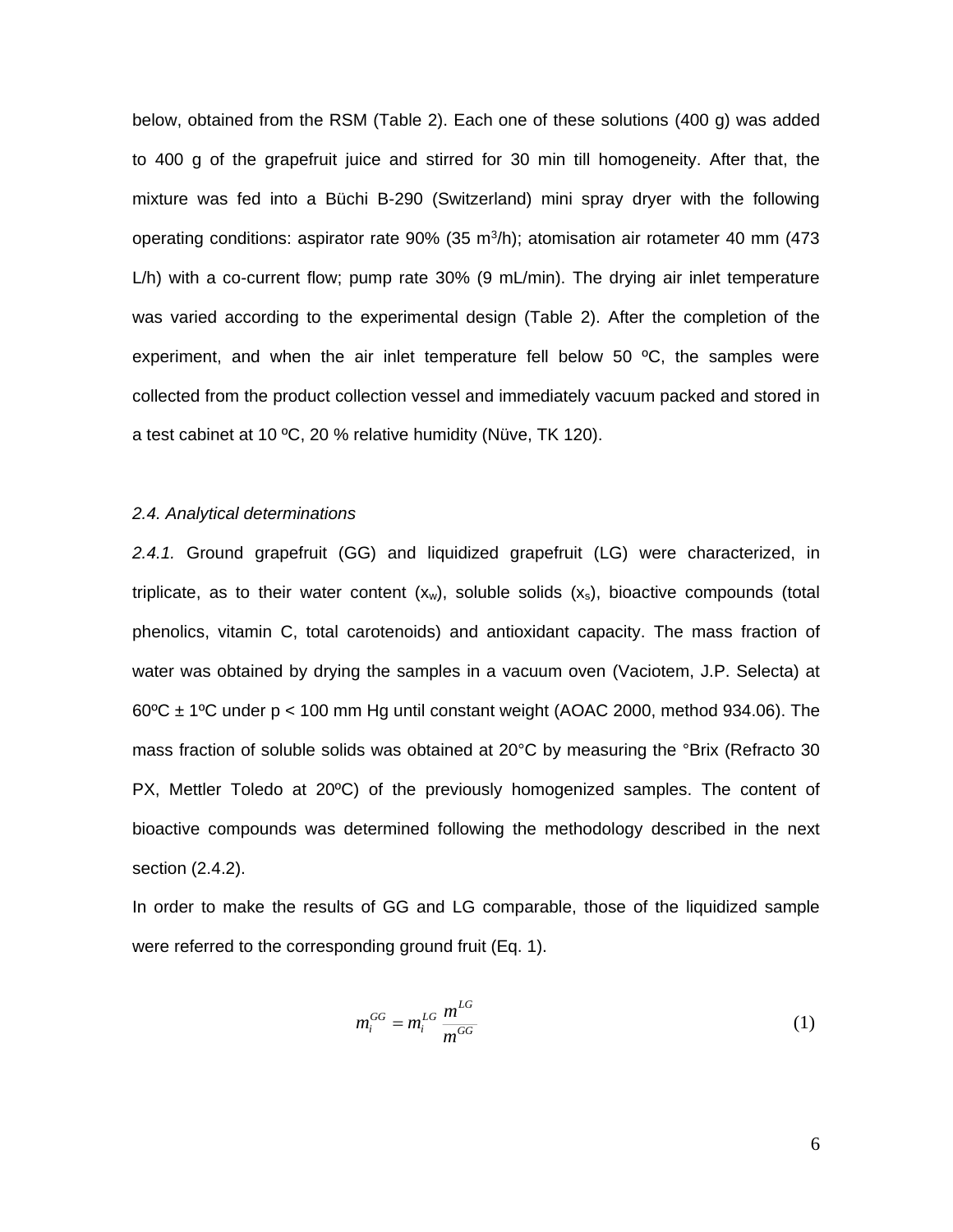where: m<sub>i</sub><sup>GG</sup> is the mass of each compound in the ground grapefruit (w/w), m<sub>i</sub><sup>LG</sup> is the mass of each compound analysed in the liquidized grapefruit (w/w) and  $m<sup>LG</sup>$  is the mass of liquidized grapefruit (g) obtained from a determined mass (g) of ground grapefruit ( $m<sup>GG</sup>$ ).

#### *2.4.2.* Powdered samples

The response variables considered for each obtained powder were analyzed in triplicate. The analysis of the total quantity of phenols (TP) was based on the Folin-Ciocalteu reagent. For the extraction, 35 g of the sample were homogenized (T25D Ultra-turrax, IKA, Germany) for 5 min with 40 mL of methanol, 10 mL of HCl (6 N) and NaF (2 mM) to prevent the phenolic degradation caused by polyphenol oxidase action. The homogenate was centrifuged at 12.857xg and 4ºC for 10 min (Eppendorf centrifuge 5804R, Germany). For quantification purposes, 15 mL of distilled water and 1.25 mL of Folin Ciocalteu reagent (Sigma-Aldrich, Germany) were added to  $250 \mu L$  of the supernatant. The samples were mixed and allowed to stand for 8 min in darkness before 3.75 mL of 7.5 % sodium carbonate aqueous solution was added. Water was added to adjust the final volume to 25 mL. The samples were allowed to stand for 2 h at room temperature before absorbance was measured at 765 nm in a UV-visible spectrophotometer (Thermo Electron Corporation, USA). The total phenolic content was expressed as mg of gallic acid equivalents (GAE) per gram of sample, using a standard curve range of 0-800 mg of gallic acid (Sigma-Aldrich, Germany)/L.

Vitamin C (VC) was determined by HPLC (Jasco, Italy). To quantify the total vitamin C content, dehydroascorbic acid was the reduced to ascorbic acid by mixing 0.5 g sample with 2 mL of a 20 g/L DL-dithiothreitol solution for 2 h at room temperature and in darkness (Igual et al., 2014). Afterwards, 1 g of this mixture was extracted with 9 mL 0.1% oxalic acid for 3 min and immediately filtered through a  $0.45 \mu m$  membrane filter before injection (Xu et al., 2008). The HPLC conditions were: Ultrabase-C18, 5  $\mu$ m (4.6x250 mm) column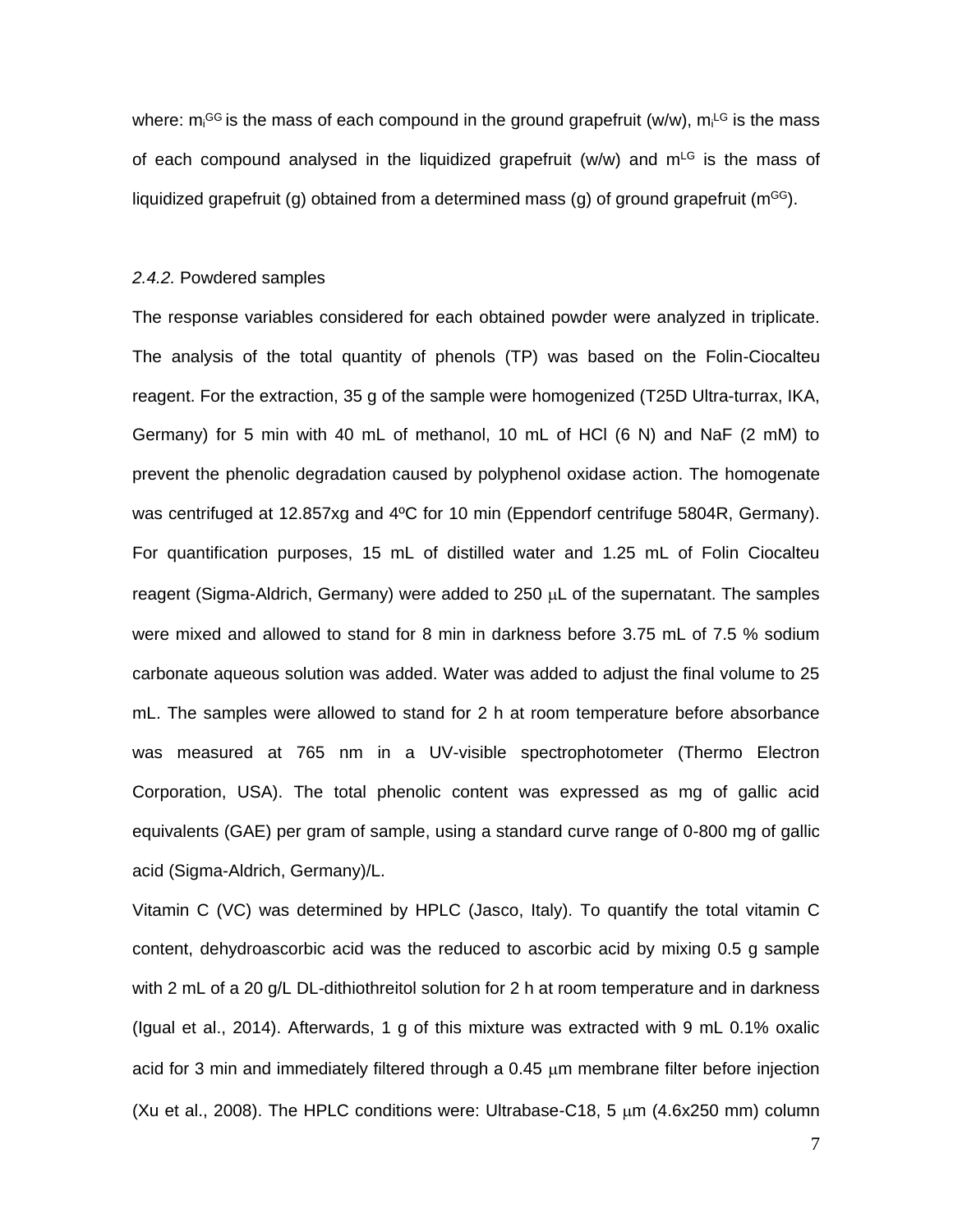(Análisis Vínicos, Spain); mobile phase 0.1 % oxalic acid, volume injection 20  $\mu$ L, flow rate 1mL/min, detection at 243 nm and at 25 ºC. AA standard solution (Panreac, Spain) was prepared. The VC content was calculated as mg/g sample.

The total quantity of carotenoids (TC) present in the samples was extracted following the methodology recommended by Olives Barba et al., (2006). Briefly, 5 g of the sample were mixed with 100 mL of hexane/acetone/ethanol (50:25:25, v/v/v) for 30 min. Distilled water (15 mL) was added and an upper layer aliquot of 0.6 mL was dried under a stream of liquid nitrogen. The residue was dissolved with tetrahydrofuran/acetonitrile/methanol (15:30:55 v/v/v) solution to a final volume of 1 mL. The spectrophotometric AOAC reference method (2000) was used for quantification. The sample absorbance was measured at 446 nm in a UV-visible spectrophotometer (Thermo Electron Corporation, USA). The total carotenoid content was expressed as mg of β-carotene (Fluka-Biochemika, USA).

The antioxidant capacity (AOA) was assessed by using the free radical scavenging activity of the samples evaluated with the stable radical 2,2-diphenyl-1-picryl-hydrazyl-hydrate (DPPH, Igual et al., 2014). Briefly, the samples were homogenized and centrifuged (Eppendorf centrifuge 5804R, Germany) at 12,857xg and 4 ºC for 10 min. 0.1 mL of supernatant diluted in methanol was added to 3.9 mL of DPPH diluted in methanol (0.030  $q/L$ , Sigma-Aldrich, Germany). At 25 °C, the same spectrophotometer mentioned before was used to measure the absorbance at 515 nm at 0.25 min intervals until the reaction reached the steady state. Appropriately diluted samples were used on the day of preparation. The percentage of DPPH was calculated following equation (2). The final results were converted to mmol trolox equivalents (TE), using a trolox (Sigma-Aldrich, Germany) calibration curve in the range 6.25-150 mM.

$$
\% DPPH = \frac{(A_{control} - A_{sample})}{A_{control}} * 100
$$
 (2)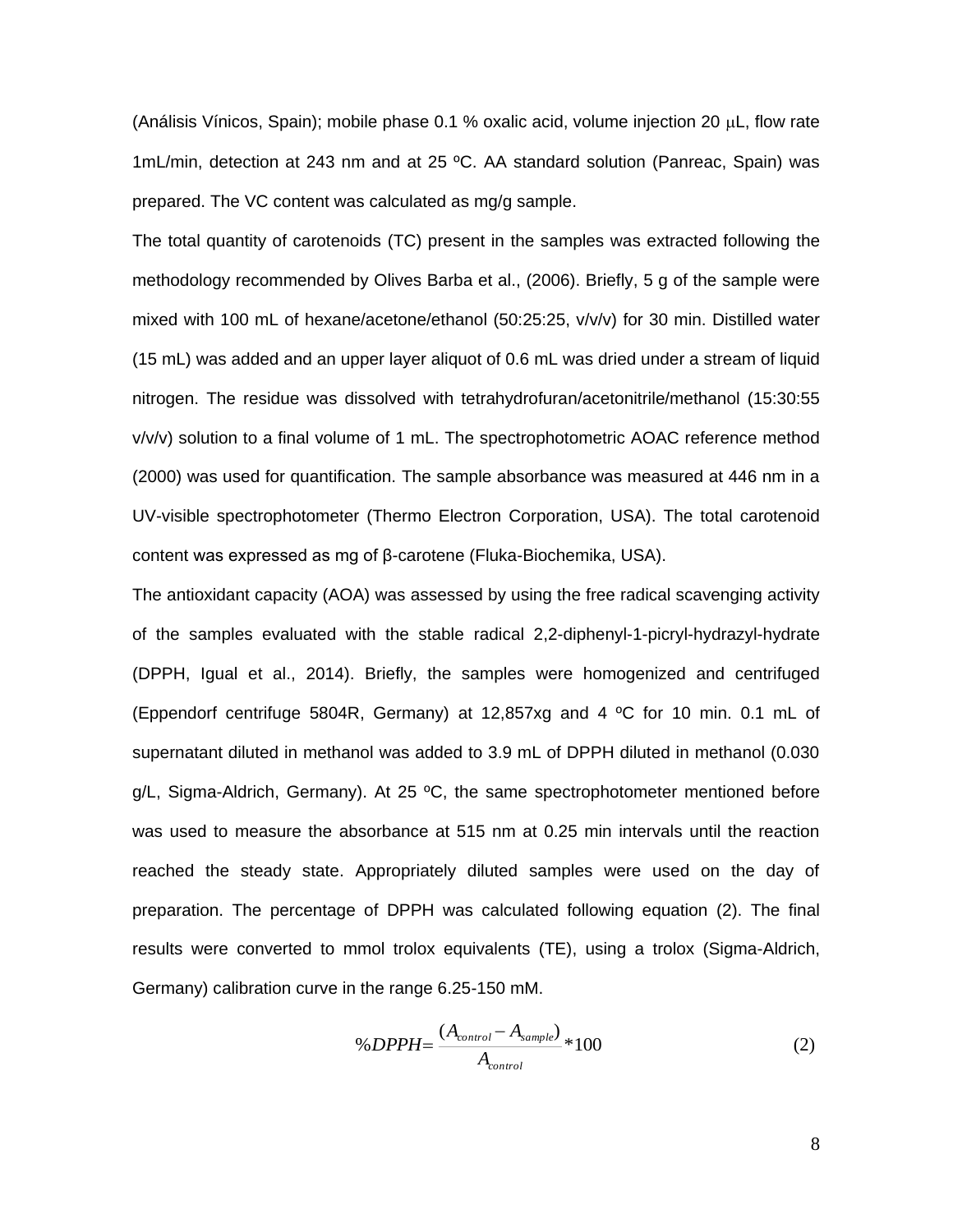where  $A_{control}$  is the absorbance of the control (initial time) and  $A_{sample}$  the absorbance of the sample at the steady state.

The water content was obtained as previously described in section 2.4.1. For the hygroscopicity (Hg), about 2 g of each powder were placed in a Petri dish at 25 °C in an airtight plastic container containing a  $Na<sub>2</sub>SO<sub>4</sub>$  saturated solution (81% RH). After 24 h, each sample was weighed and hygroscopicity was expressed as the g of water gained by the sample.

The colour of the powder was measured in a previously compressed sample as described by Telis and Martínez-Navarrete (2010) by using a Minolta CM-2002 Camera Co. (Japan). From the CIE L\*a\*b\* colour coordinates obtained with a D65 illuminant and 10º observer, the Lightness (L\*) of the samples and, in the case of the freeze-dried samples, the total colour difference  $(\Delta E^*)$  with respect to a freeze-dried grapefruit sample without added solutes or water, were considered. The aim of this measurement was to evaluate the effect of added solutes on the colour of the obtained powder. This  $\Delta E^*$  study was not carried out with the spray-dried samples as it is very difficult in this case to obtain a powdered fruit sample without solutes added acting as a process carrier.

The porosity ( $\epsilon$ ) was calculated from the true and bulk densities (Eq. 3). The true density () of a mixture was calculated from its individual components. In this case, water and carbohydrates, their own and added, were considered to be the main components of the samples (Eq. 4). For the purposes of bulk density ( $\rho_b$ ) determination, approximately 2 g of the powder were transferred to a 10 mL graduated test tube and stirred for 10 seconds at 1600 rpm in a Vortex (Velp WX F202A0230, Italy). The bulk density was calculated by dividing the mass of the powder by the volume occupied in the tube after stirring.

$$
\varepsilon = \frac{\rho - \rho_b}{\rho} \tag{3}
$$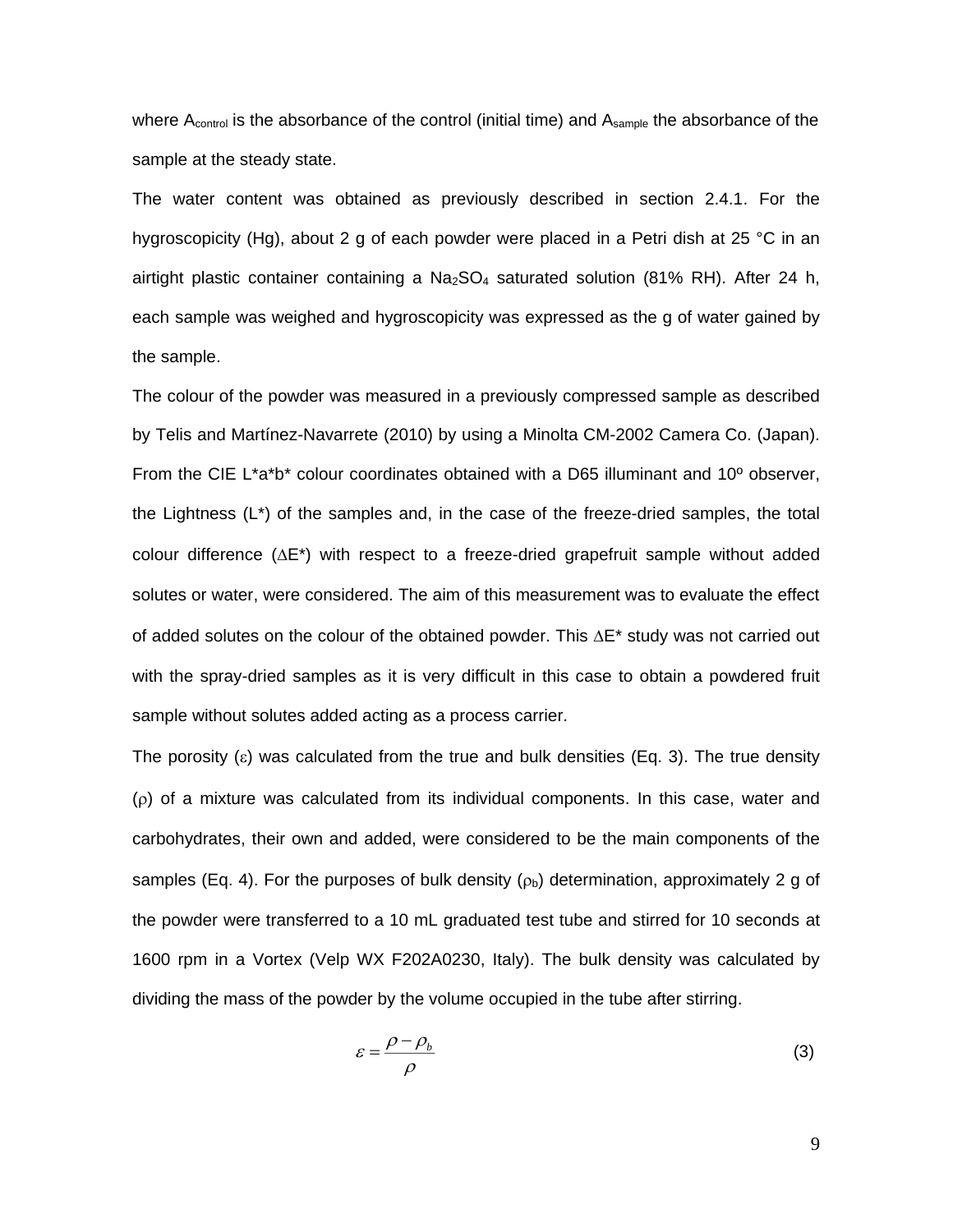$$
\frac{1}{\rho} = \frac{x_w}{\rho_w} + \frac{x_{CH}}{\rho_{CH}}
$$
(4)

where  $\epsilon$  is the porosity;  $\rho$  and  $\rho_b$  are the true and bulk densities, respectively; x and  $\rho$  are the mass fraction and density, respectively, of water  $(w)$  and carbohydrates  $(c)$  of the mixture, with  $\rho_w$  (20 °C) 0,9976 g/cc and  $\rho_{HC}$  (20 °C) 1,4246 g/cc (Okos, 1986).

For spray-dried samples, the process yield was also considered, taking into account both the product yield ( $Y_P$ , Ec. 5) and the drying yield ( $Y_D$ , Ec. 6, 7).

$$
Y_{P} = 100 \frac{m_{P}^{wb}}{m_{f}^{wb}}
$$
 (5)

$$
Y_D = 100 - Y_P - Y_L \tag{6}
$$

$$
Y_{L} = 100 \frac{m_f^{db} - m_p^{db} + \left(m_f^{db} - m_p^{db}\right) x_{w_p^{db}}}{m_f^{wb}}
$$
(7)

where *m<sup>p</sup>* is the mass of the obtained powder from a determined mass of feed (*mf*) in wet (wb) or dry (db) basis,  $Y_L$  is the loss yield and  $x_{w_p^{db}}$  is the water content of the powder in dry basis.

As each sample had a different composition of added solutes (Tables 1 and 2), all the compositional results were referred to the grapefruit's own solutes (GS) (Eq. 8 and Eq. 9) to make the results comparable.

$$
m_i = \frac{m_i^p}{(1 - x_w^p)(x_{GS/TS})}
$$
(8)

$$
x_{GS/TS} = \frac{m_g (1 - x_w^g)}{m_{AG} + m_{BF} \pm m_g (1 - x_w^g)}
$$
(9)

where:  $m_i$  is the mass of each analysed compound referred to grapefruit solutes (mg/g) GS),  $m_i^p$  is the mass of each compound analysed in the powder (mg/g),  $x_w^p$  is the water content of the powder ( $g_{water}/g_{power}$ ),  $x_{GS/TS}$  is the mass fraction of grapefruit solutes (GS) to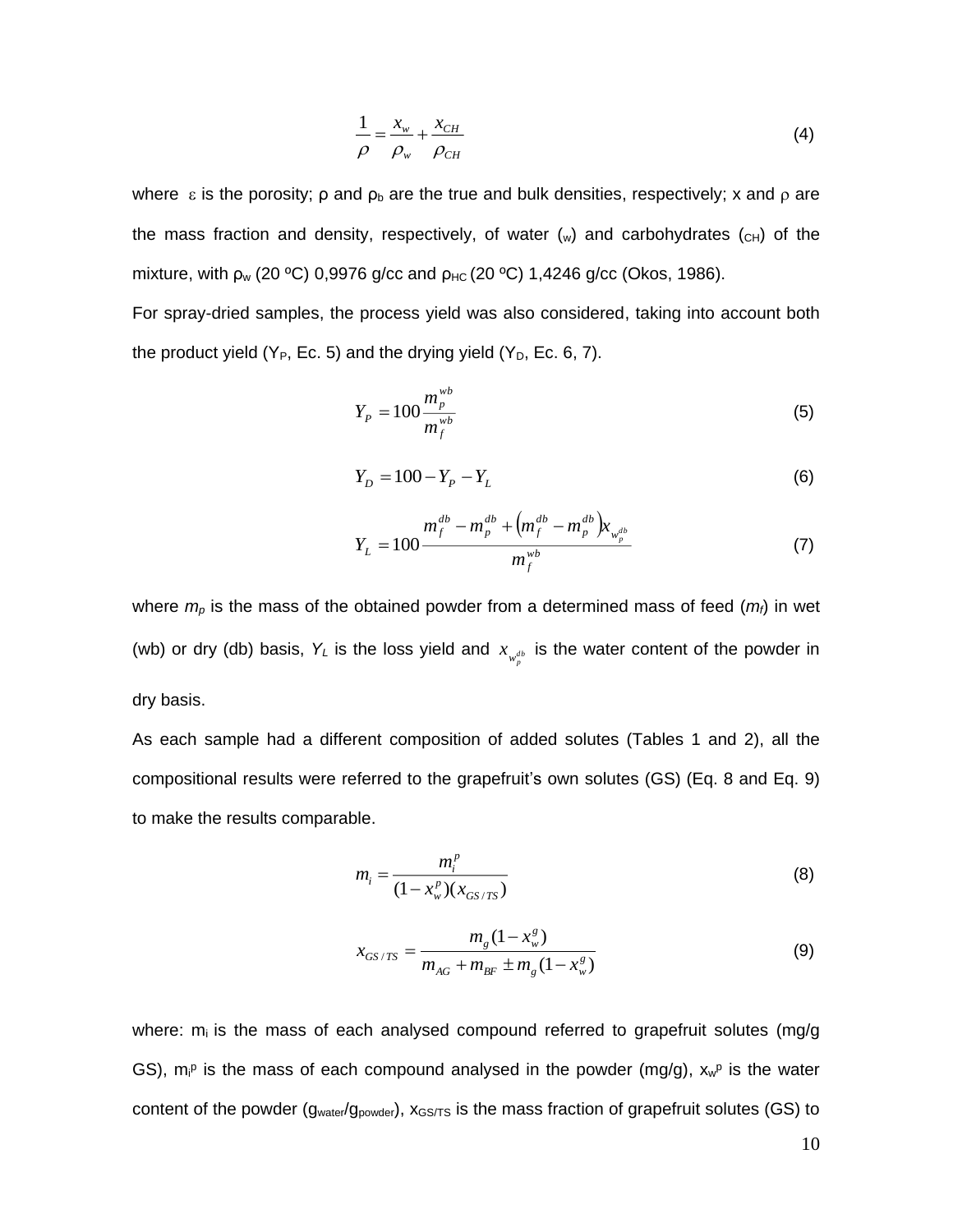total solutes (TS),  $m_q$ ,  $m_{AG}$  and  $m_{BF}$  are the mass of grinded or liquidized grapefruit, arabic gum and bamboo fibre, respectively, in the sample and  $x_w$ <sup>g</sup> is the water content of the grinded or liquidized grapefruit (w/w).

## *2.5. Experimental Design and Statistical analysis*

For this study, RSM was used to evaluate the effect of three independent process variables on different response variables, mainly related to the functional, nutritional and physical quality of the powder. In the case of FD, the feed inlet moisture (70-90 g water/100g feed,  $x_1$ ), arabic gum concentration (4-12 g AG/100g feed,  $x_2$ ), and bamboo fibre concentration (0-2 g BF/100g feed,  $x_3$ ) were selected as independent variables. In order to reach the feed inlet moisture level, water was added or microwave energy (Moulinex 5141 AFW2, Spain) was applied to dehydrate the samples. The independent variables for SD were the inlet air temperature (120-180 °C,  $x_1$ ), arabic gum (4-12 g AG/100g liquidized grapefruit,  $x_2$ ) and bamboo fibre concentration (0-2 g BF/100g liquidized grapefruit,  $x_3$ ). The value ranges considered for the independent variables respond to previous studies (Agudelo et al., 2014; Igual et al., 2014; Kha et al., 2010; Quek et al., 2007). Twenty three experimental runs were generated for each process based on the corresponding central composite design rotable and orthogonal (Tables 1 and 2). The experiments were randomized.

Both an analysis of variance and a regression surface analysis were conducted to define the statistical significance of the model terms and to fit a regression relationship relating the experimental data to the independent variables. The generalized polynomial model proposed for predicting the response variables as a function of the independent variables was given by Eq. (10):

$$
Y_1 = \beta_0 + \beta_1 x_1 + \beta_2 x_2 + \beta_3 x_3 + \beta_1 x_1^2 + \beta_2 x_2^2 + \beta_3 x_3^2 + \beta_1 x_1 x_2 + \beta_1 x_1 x_3 + \beta_2 x_2 x_3
$$
 (10)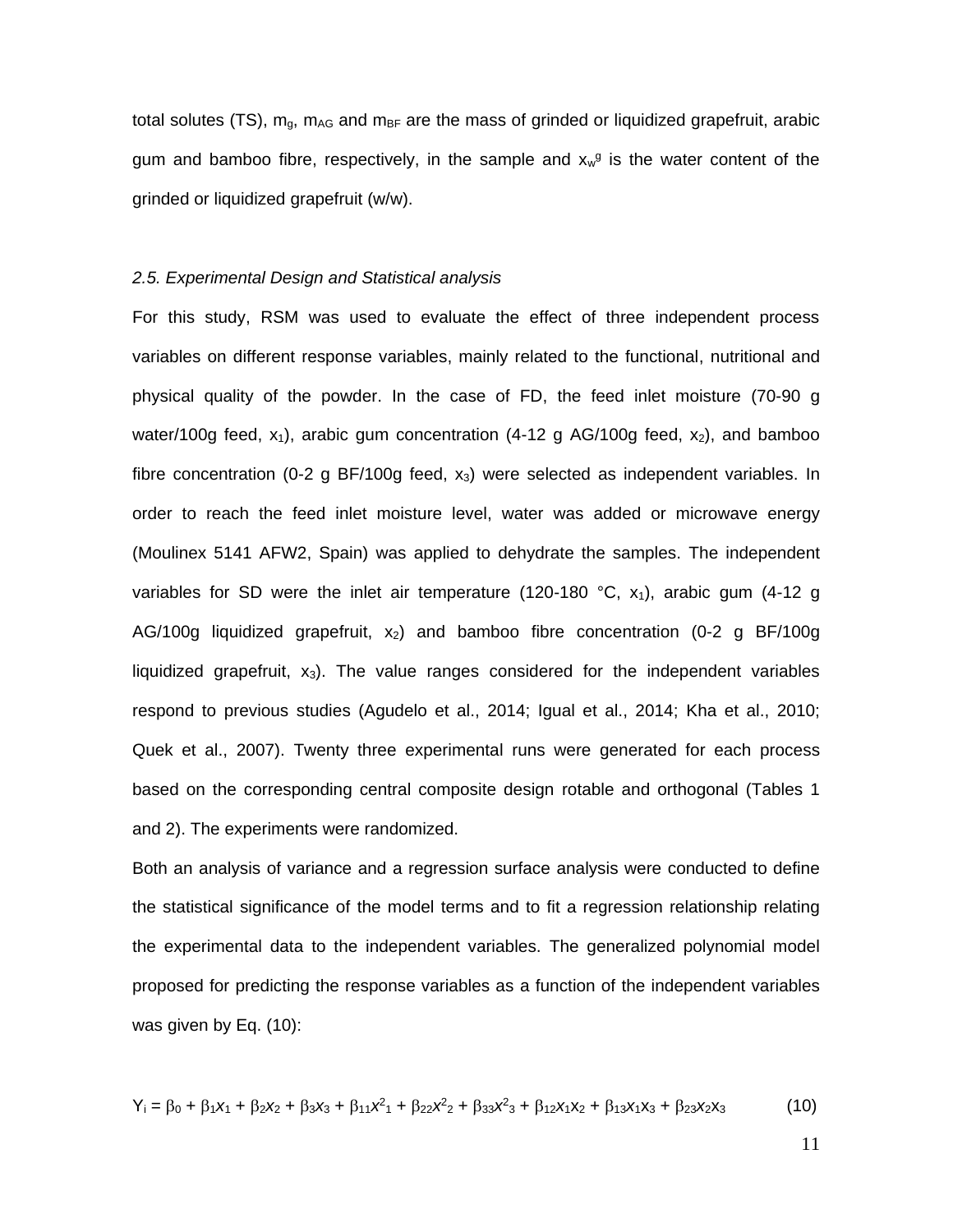where Y<sub>i</sub> is the response value predicted by the model;  $\beta_0$  is a constant;  $\beta_1$ ,  $\beta_2$ , and  $\beta_3$  are the regression coefficients for the linear effects;  $\beta_{11}$ ,  $\beta_{22}$ , and  $\beta_{33}$  are the regression coefficients for the quadratic effects; and  $\beta_{12}$ ,  $\beta_{13}$ , and  $\beta_{23}$  are the regression coefficients for the interaction effects. In this model,  $x_1$ ,  $x_2$ , and  $x_3$  are the independent variables.

The terms which were statistically non-significant (p>0.05) were dropped from the initial model, and the experimental data were refitted only to significant (p<0.05) independent variable effects in order to obtain the final reduced model (Mirhosseini et al., 2009). The lack of fit of every selected final model (p>0.05) confirmed the suitability of the fitted model and the non-significance of the Durbin-Watson proved that there was no significant autocorrelation or serial correlation. The goodness of the fit of the final reduced models to the experimental data was evaluated from the coefficient of determination adjusted ( $R^2$ <sub>adj</sub>) and the standard error of estimate (EE) between the predicted and experimental values. For the multiple response optimization, a response optimizer was used to determine the combination of input variable settings that jointly optimized the significant response variables. Through this optimization procedure, a combined level of the considered freezedrying or spray-drying independent variables was obtained to produce the grapefruit powder with the largest quantity of phenols and carotenoids and the highest vitamin C content and antioxidant capacity. Furthermore, in order to discover the significant differences (p<0.05) between the FD and SD processes, an analysis of variance (ANOVA) was performed considering the losses of each compound caused by each process. All the statistical analyses were conducted using Statgraphics Plus 5.1 (Statgraphics Plus 5.1. for Windows, 2000).

### **3. Results and Discussion**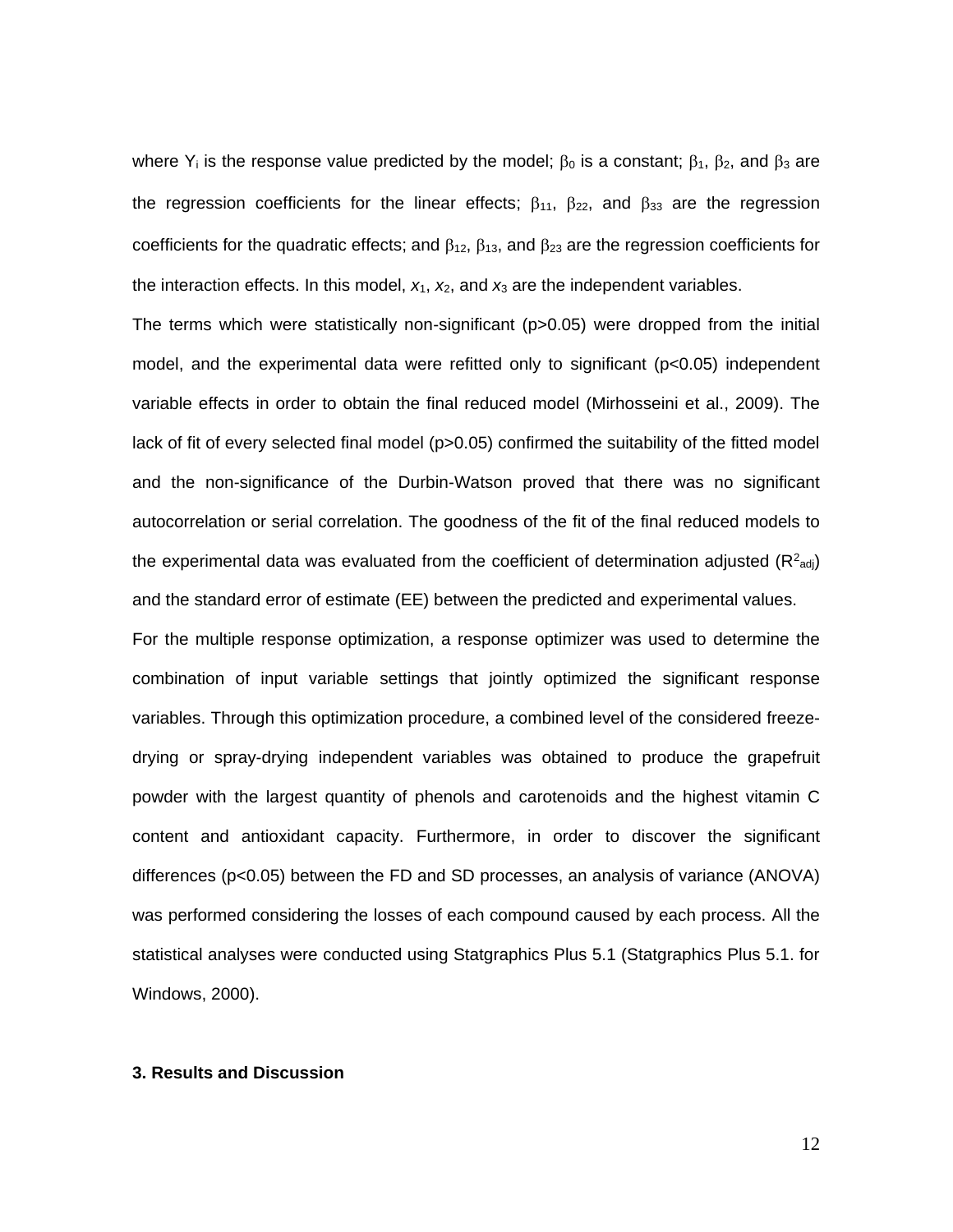The freeze-drying process works with the whole or ground fruit, while the spray drying requires an input feedstock with a low viscosity and small particle size. For this reason, the grapefruit was liquidized and diluted to obtain a fluid which meets the conditions of the spray drier. The water and soluble solute (SS) content of GG were 0.8760±0.0007 or  $0.8848\pm0.0005$  g<sub>water</sub>/g GG and  $0.109\pm0.006$  or  $0.104\pm0.002$  g<sub>ss</sub>/g GG for the two batches used for freeze-drying and spray-drying, respectively. As regards vitamin C and total carotenoid content, also significant differences (p<0.05) were found between batches (Table 3). Differences between batches are in the range of what may be expected when working with fruit. Nevertheless, the great amount of fruit needed to carry out all the 23 experimental runs described for freeze-drying and the 23 for spray drying, prevents the possibility of working with one unique batch of fruit unless a part of it is frozen before being processed. In order not to include an additional variable in the work, the same batch was used for each one of the processes. This allows the powders obtained by each process to be compared with each other. For the purposes of comparing both processes, the losses of the analyzed compound caused by each drying technique were considered. The water and SS content of LG (0.8912 $\pm$ 0.0005  $g_{water}/g$  LG and 0.107  $g_{ss}/g$  LG) were slightly higher than those of the corresponding GG.

From these values, the insoluble solute content can be obtained which was, as expected, higher in GG (0.011 w/w) than in LG (0.0018 w/w) due to the extensive removal of solid components from the fruit, mainly the fiber, when liquidizing. Liquidizing caused additional significant changes ( $p < 0.05$ ) in the functional value of the grapefruit juice (Table 3). When referred to the corresponding ground grapefruit (Eq. 1), a lower content of vitamin C and total phenolics and carotenoids was observed in the liquidized fruit, which also exhibited a milder antioxidant activity. The experimental results of the different powders obtained by FD and SD are shown in Tables 1 and 2, respectively. The reduced end surface response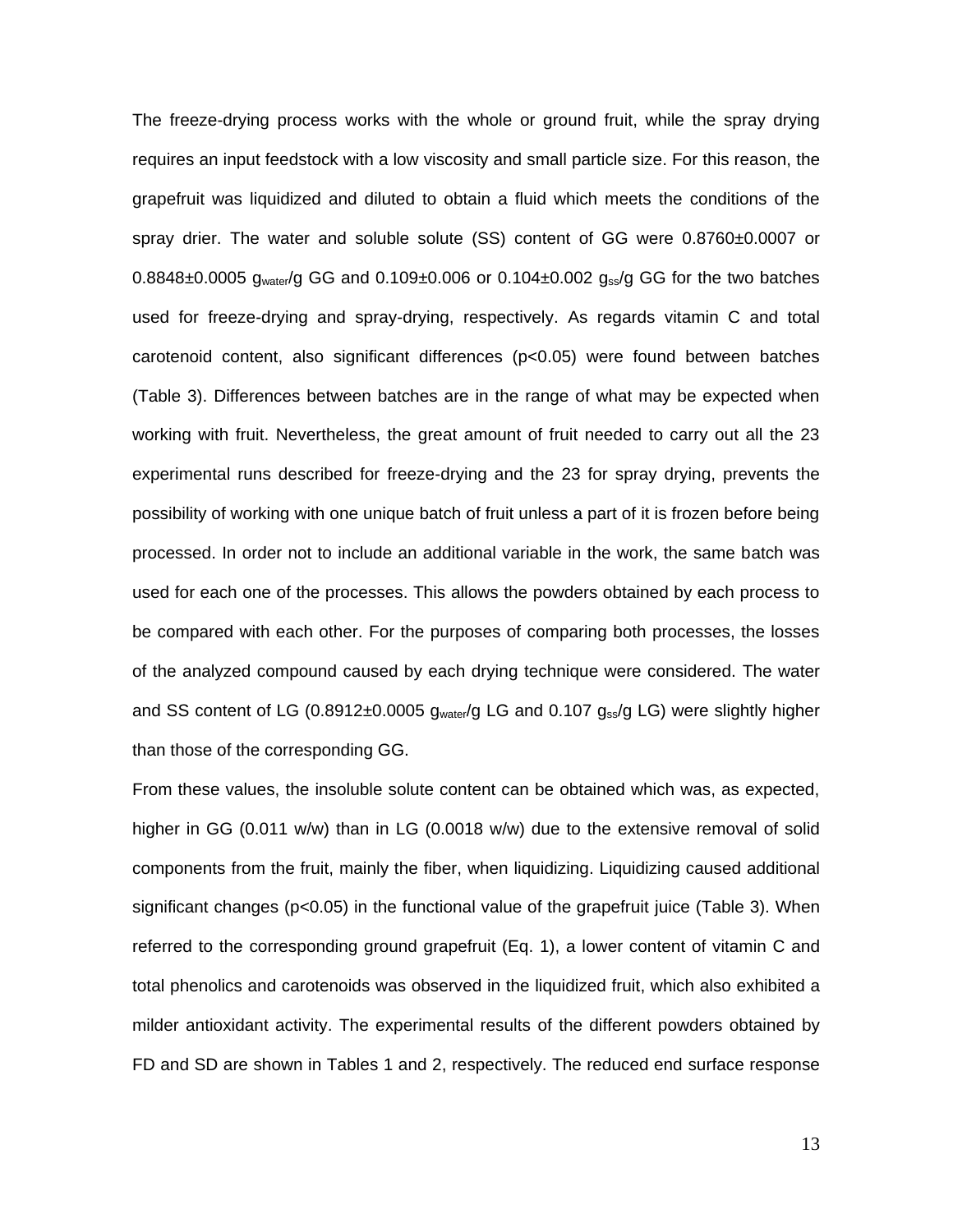models corresponding to the significant correlation of each response variable with the independent variables are reported in Tables 4 and 5.

The total phenolic content of FD powders varied between 192 and 574  $mg<sub>GAE</sub>/100g<sub>GS</sub>$ . As shown in Tables 1 and 4, the water content of the sample coming into the freeze-drier was observed to have no effect on TP content. The positive linear and the negative quadratic effect of the AG and BF content (Table 4) lead to intermediate levels of both solutes being the most convenient with which to obtain a product with a greater amount of phenolic compounds (Fig. 1a). The TP content of SD powders varied between 100 and 504 mg GAE /100 $q_{GS}$  (Table 2). In this case, only the temperature showed a positive linear and negative quadratic effect on total phenols so that intermediate temperatures favour the extraction of these compounds (Fig. 1b). The same behaviour has been observed by Sharma et al. (2015) working with dehydrated onion.

The content of vitamin C ranged from 439 to 831 mg/100 $q_{GS}$  in FD samples (Table 1) and from 314 to 700 mg/100g<sub>GS</sub> in SD powders (Table 2). In the case of FD powders, a positive effect of increasing the water and AG content of the sample coming into the freeze-drier was observed, while the positive effect of BF was offset by the strong negative quadratic effect (Table 4). In this way, the powder with the greatest VC content was obtained when the sample was processed with the highest water and AG content and with an intermediate BF content. Figure 2a shows the change in the VC content of the FD powder, dependent on the added solutes, for an intermediate water content. In SD samples, the increase in temperature caused a clear decrease in the VC content of the powders while a protective effect of BF was observed up to an intermediate content of this solute (Table 5). The effect of vitamin C degradation caused by the high temperature applied during spray drying was also observed by Langrish (2009) and Solval et al. (2012) and the protective effect of AG by Ali et al. (2010), among others.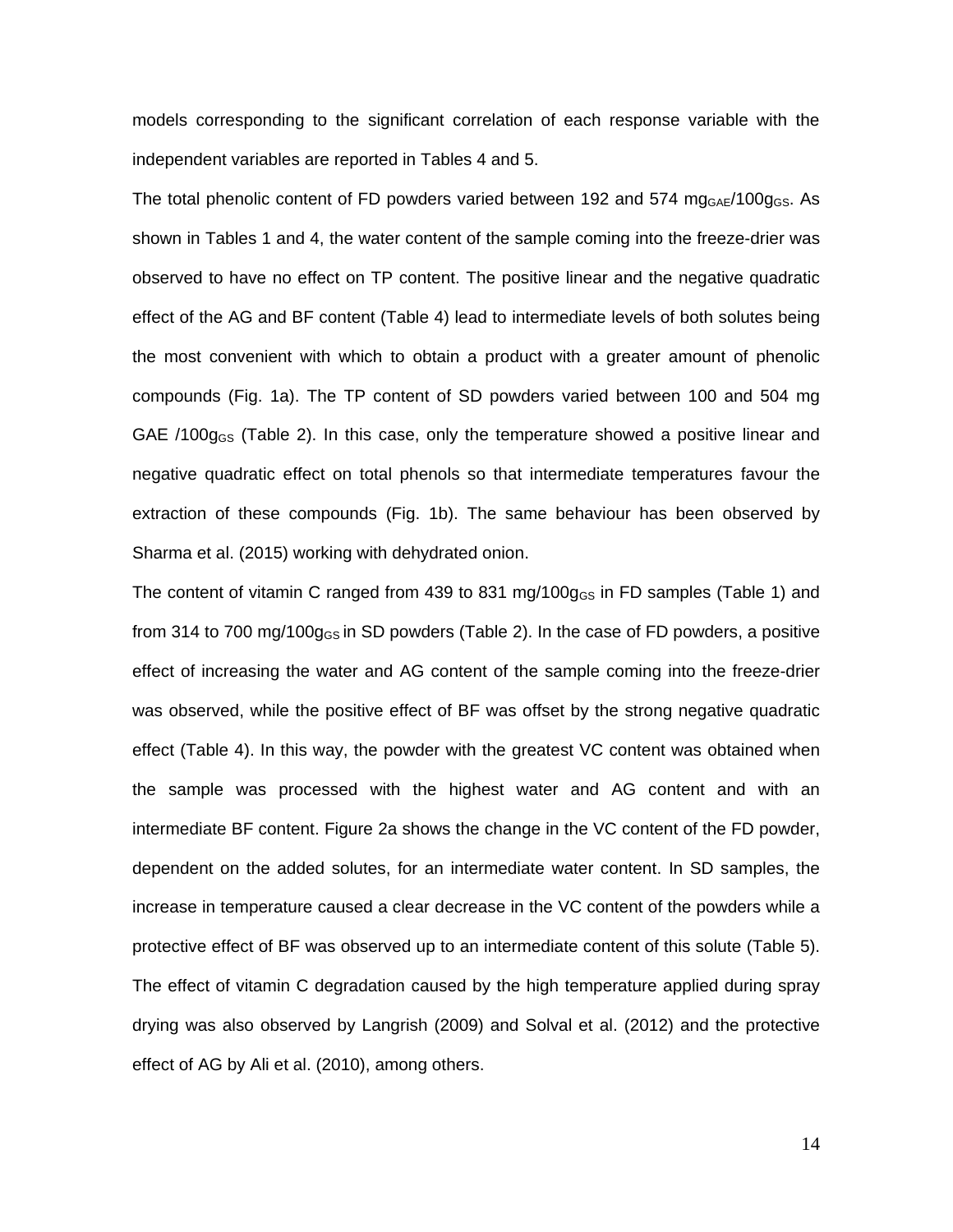The total carotenoids of the FD samples ranged from 9 to 34 mg/100 $g_{GS}$  (Table 1). They were positively affected by all the independent variables, while some negative quadratic effects and interactions were detected (Table 4). As a result, an increase in the water content prior to freeze-drying together with an intermediate-high BF content and a low amount of AG lead to the highest carotenoid content in the obtained powder (Fig. 2b). As shown in Table 2, the TC of the SD samples varied between 0 and 30.2 mg  $\beta$ carotene/100  $g_{GS}$  and they were not significantly ( $p > 0.05$ ) affected by any of the independent variables considered. Kha et al. (2010) also found no statistical difference in TC of spray-dried gag fruit at temperatures between 140 ºC and 200 ºC.

The antioxidant capacities of the extracts obtained with methanol was evaluated by DPPH method. Despite this procedure allows to evaluate the hydrophilic antioxidant activity, rather than the total antioxidant activity, hydrophilic phenols and ascorbic acid are the major compounds of fruits contributing to AOA (Boeing et al., 2014; Pulido et al., 2003). FD and SD samples showed values between 12.1 - 194 mmol and  $42$  - 184 TE  $/100q_{\text{GS}}$ , respectively (Tables 1 and 2). In this case, AOA was promoted when the sample coming into the freeze-drier had the highest water content and an intermediate AG concentration, with no significant effect of BF (Table 4). Despite the corresponding response surface plot, taking into account the regression coefficients shown in Table 4, for AOA has not been included to avoid increasing in excess the number of figures in the manuscript, this behavior of AG, similar to that previously described in the case of TP (Fig. 1a), is due to the positive linear effect and the negative quadratic effect shown. As for the SD powder, only a significant (p<0.05) negative linear effect of AG was observed. No significant correlation between AOA and the bioactive compounds was found.

From the above results, it seems that the presence of solutes is of greater necessity as protection for the bioactive compounds, especially vitamin C and phenols, during the long freeze-drying process than during the short spray-drying process, where the temperature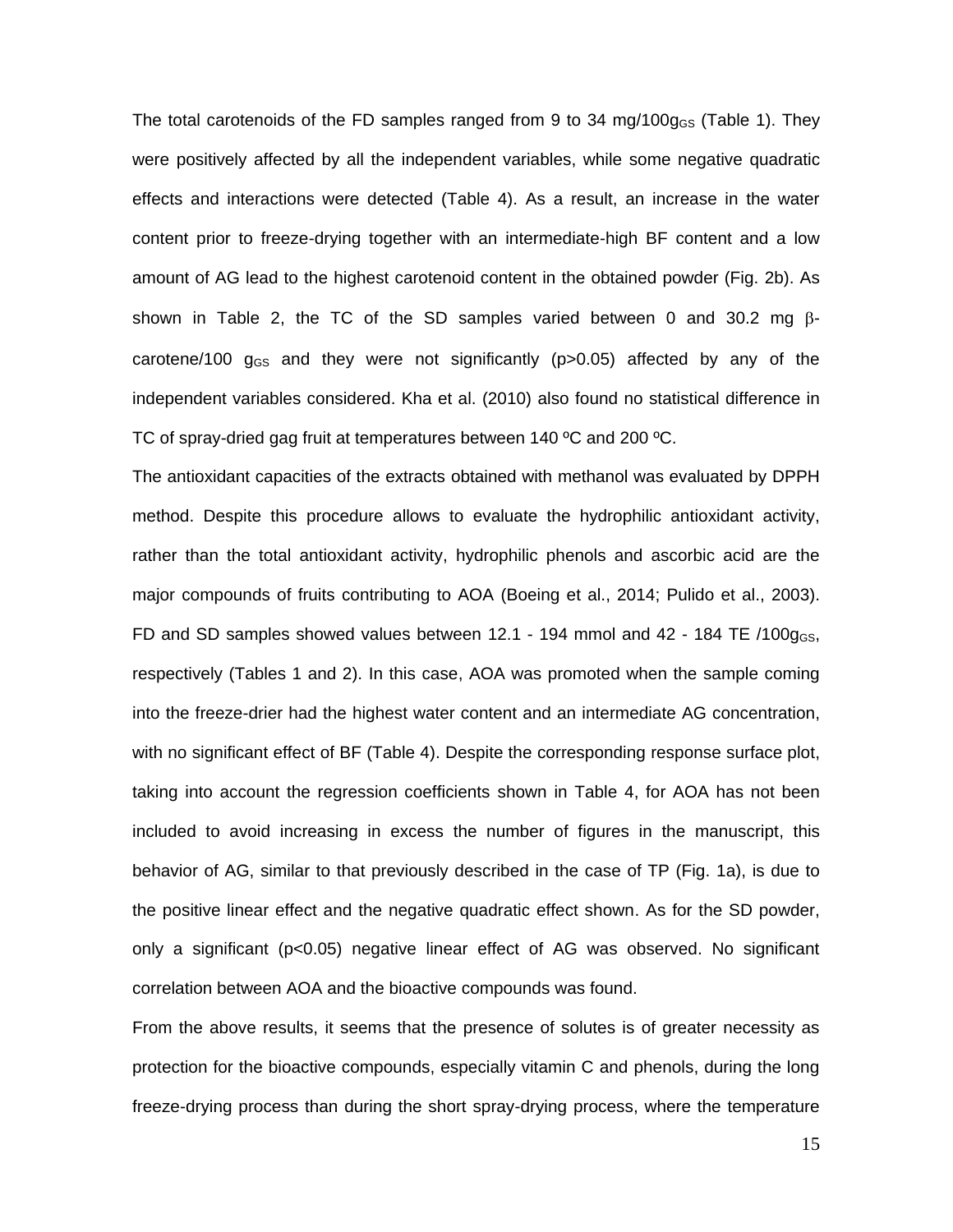is a critical variable. Bamboo fibre may play a steric role while AG interacts with water, both of which avoid contact between the different substrates involved in deteriorative reactions.

The water content of FD and SD powders varied between  $2.5 - 7.92$  g water /100  $g_{GS}$  and 1.68 – 15.53 g water /100  $q_{GS}$ , respectively (Tables 1 and 2). These values correspond to 1.1 – 4.2 g water /100 g FD powder, which are normal values for a freeze-dried product (Benlloch-Tinoco et al., 2013) and 0.8 – 7.8 g water /100 g SD powder (Igual et al., 2014). A clear negative effect of the water content of the sample coming into the freeze drier or the temperature used for spray-drying was observed (Tables 4 and 5, respectively). The greater the  $x_w$  or the T, the lower the water content of the powders. The same effect of T has been observed for other fruits and vegetables and it has been related to a higher rate of heat transfer into particles, causing faster and intense water removal (Kha et al., 2010; Quek et al., 2007). As for FD, the greater water content prior to the freezing of the samples leads to a more diluted system, which eases the water to crystallize and sublimate (Fabra et al., 2009). FD samples also exhibited an interaction with the added solutes (Fig. 3a). If only AG is added, the greater the AG content the greater the powder water content. This could be linked to a cryoprotective role played by AG, leading to a smaller amount of ice formed during the freezing step prior to freeze-drying (Benlloch-Tinoco et al., 2013; Mosquera et al., 2012). Nevertheless, when BF is added the powder water content decreases. A steric role of BF preventing the interaction of water with the gum could justify this result. In this way, the powders with the lowest water content were obtained when the greatest amount of both solutes was added.

The hygroscopicity of all the powders was increased after AG addition and, in the case of the SD powders, intermediate temperatures and BF content lead to the greatest Hg (Fig. 3b). The porosity of the FD or SD powders increased when BF or AG, respectively, were added up to an intermediate level; moreover, a positive effect of the water content of the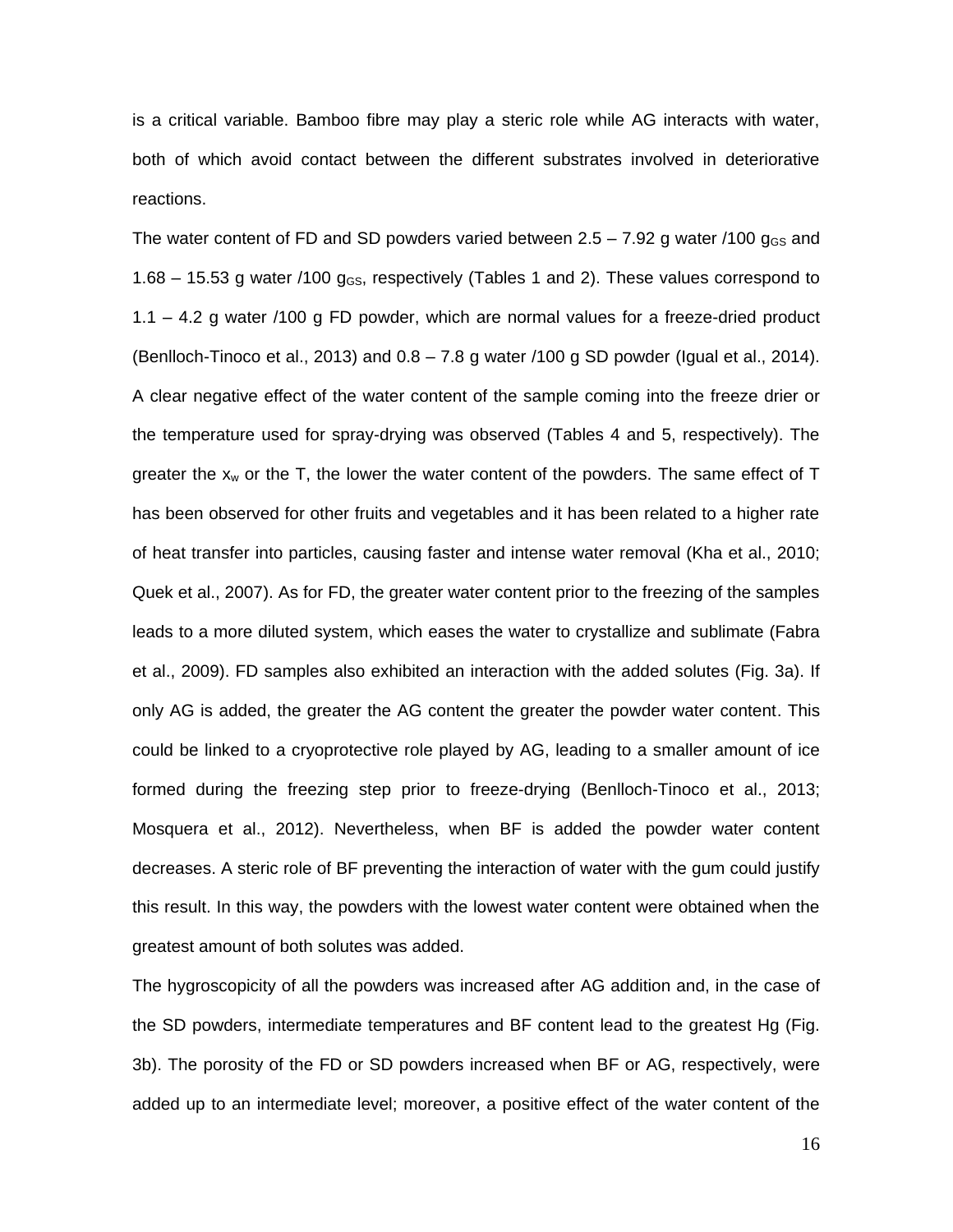sample coming into the freeze drier was observed (Tables 4 and 5). A greater porosity corresponds to a more free-flowing powder. The colour of the samples was affected by the solute content because of its white colour, which increased the luminosity of the powders (Tables 4 and 5), although as observed by Kha et al. (2010), L\* was not significantly influenced by spray drying T. Despite the drying yield of all the SD samples being high (between 87 and 93 g water evaporated/100 g feed), the product yield was very low in every case (between 1 and 7 g powder/100 g feed), due to the composition of the fruits, as described in the introduction section. A clear increase in  $Y_P$  was observed when AG was added and T was increased (Fig. 3c).

The powdered grapefruit products with the best functional quality should be those with the maximum amount of the analyzed bioactive compounds and antioxidant activity. As regards the other analyzed properties, a powder with a low  $x_w$ , Hg, L<sup>\*</sup>,  $\Delta E$  and a high  $\varepsilon$  and  $Y_P$  would be preferred. In this sense, the response variables that were significantly (p<0.05) correlated with the independent variables were maximized or minimized for both FD and SD processes in an optimization of multiple response. In the case of FD, the optimum combination of the independent variables with which to obtain the best powder were 90 g water/100g feed, 4 g AG/100g grapefruit pulp + solutes and 0.56 g BF/100g grapefruit pulp + solutes. For spray-drying, the best grapefruit powder will be obtained by adding 4 g AG and 2 g BF to 100g liquidized grapefruit and using an inlet air temperature of 120°C.

For the purposes of knowing which of the two processes, freeze-drying or spray-drying, has the greatest effect on both the content of bioactive compounds and the antioxidant activity of the obtained powders, a statistical comparison was carried out. As commented on above, due to the differences found between the batches used for each process, the comparison was made between the losses caused by each drying technique (Eq. 11). Data from Tables 1 to 3 were used to this end. No significant differences (p>0.05) were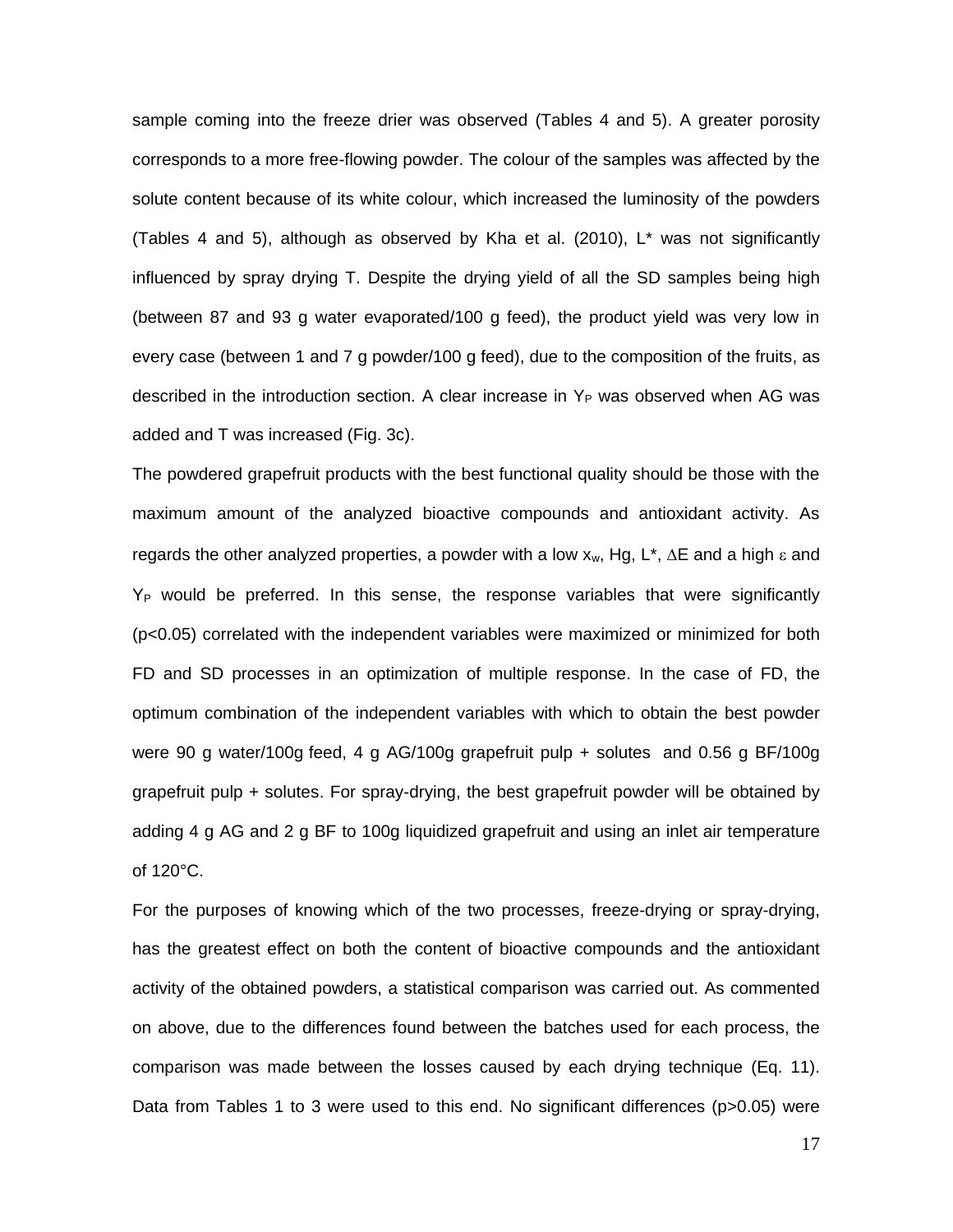observed in the case of TP and AOA, while the losses in VC and TC were greater (p<0.05) in the case of the SD process.

$$
\Delta_{i} = \frac{m_{i(G)} - m_{i(P)}}{m_{i(G)}}\tag{11}
$$

where  $\Delta_i$  is the relative variation of each analysed compound; m<sub>i(G)</sub> is the mass of each analysed compound referred to grapefruit solutes(mg/g GS) in the ground (for FD) or liquidized (for SD) grapefruit;  $m_{i(P)}$  is the mass of each analysed compound referred to grapefruit solutes (mg/g GS) in the powder.

## **4. Conclusion**

Freeze-drying may be proposed as a better technology than spray drying with which to obtain grapefruit powder with the highest vitamin C and total carotenoid content. The liquidizing step, which is necessary before spray drying, leads to a loss not only in the insoluble solutes of the fruit, which include fibre and carotenoids, but also in vitamin C, phenolics and antioxidant activity. Moreover, vitamin C and carotenoids turned out to be more sensitive to the high temperatures used in SD, despite the presence of added potential microencapsulating agents. Nevertheless, the use of these agents in SD is necessary in order to increase the product yield. The freeze-dried powders with the highest functional quality were those obtained from grapefruit pulp with approximately 6 g water + 4 g AG + 0.6 g BF/100 g grapefruit pulp. The water and solutes added improve the preservation of total phenols, vitamin C and total carotenoids and decrease the water content of the more free-flowing obtained powders.

#### **Acknowledgment**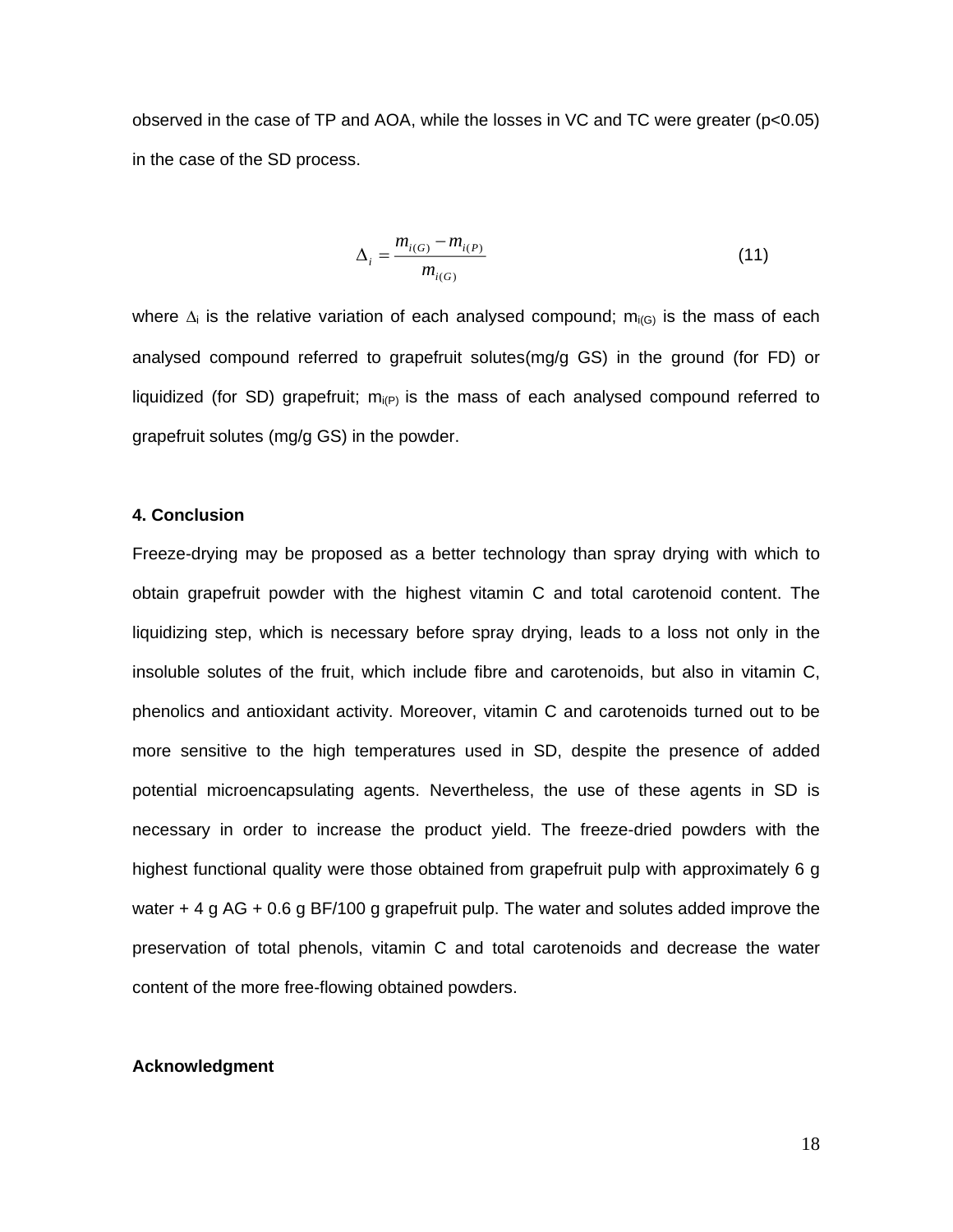The authors thank the Ministerio de Economía y Competitividad for the financial support given throughout the Project AGL 2012-39103.

#### **References**

- Adhikari, B., Howes, T., Bhandari, B.R., & Truong, V. (2003). Characterization of the surface stickiness of fructose–maltodextrin solutions during drying. *Drying Technology: An International Journal,* 21, 17-34.
- Agudelo, C.; Marchirant, E.; Martínez-Lahuerta, J.J.; Igual, M.; & Martínez-Navarrete, N. 2014. Optimization of grapefruit pulp formulation for freeze-drying. In: *Actas 28th EFFoST International Conference*. Uppsala, Sweden. p. 41.
- Ali, A.; Maqbool, M.; Ramachandran, S.; & Alderson, P.G. (2010). Gum arabic as a novel edible coating for enhancing shelf-life and improving postharvest quality of tomato (*Solanum lycopersicum* L.) fruit. *Postharvest Biology and Technology*, 58, 42-47.
- AOAC (2000). Official methods of analysis of the Association of Official Analytical Chemists. Gaithersburg, MD, USA: AOC International.
- Barbosa-Cánovas, G. V., Ortega-Rivas, E., Juliano, P., & Yan, H. (2005). Food powders: physical properties, processing and functionality. In Ortega-Rivas, E., Juliano, P., & Yan, H. *Drying* (pp. 271-304). New York: Kluwer Academic/Plenum Publishers.
- Benavente-García, O., & Castillo, J. (2008). Update on uses and properties of citrus flavonoids: New findings in anticancer, cardiovascular, and anti-inflammatory activity. *Journal of Agricultural and Food Chemistry*, 56, 6185–6205.
- Benlloch-Tinoco, M., Moraga, G., Camacho, M.M., & Martínez-Navarrete, N. (2013). Combined drying technologies for high quality kiwifruit powder production. *Food and Bioprocess Technology*, 6, 3544-3553.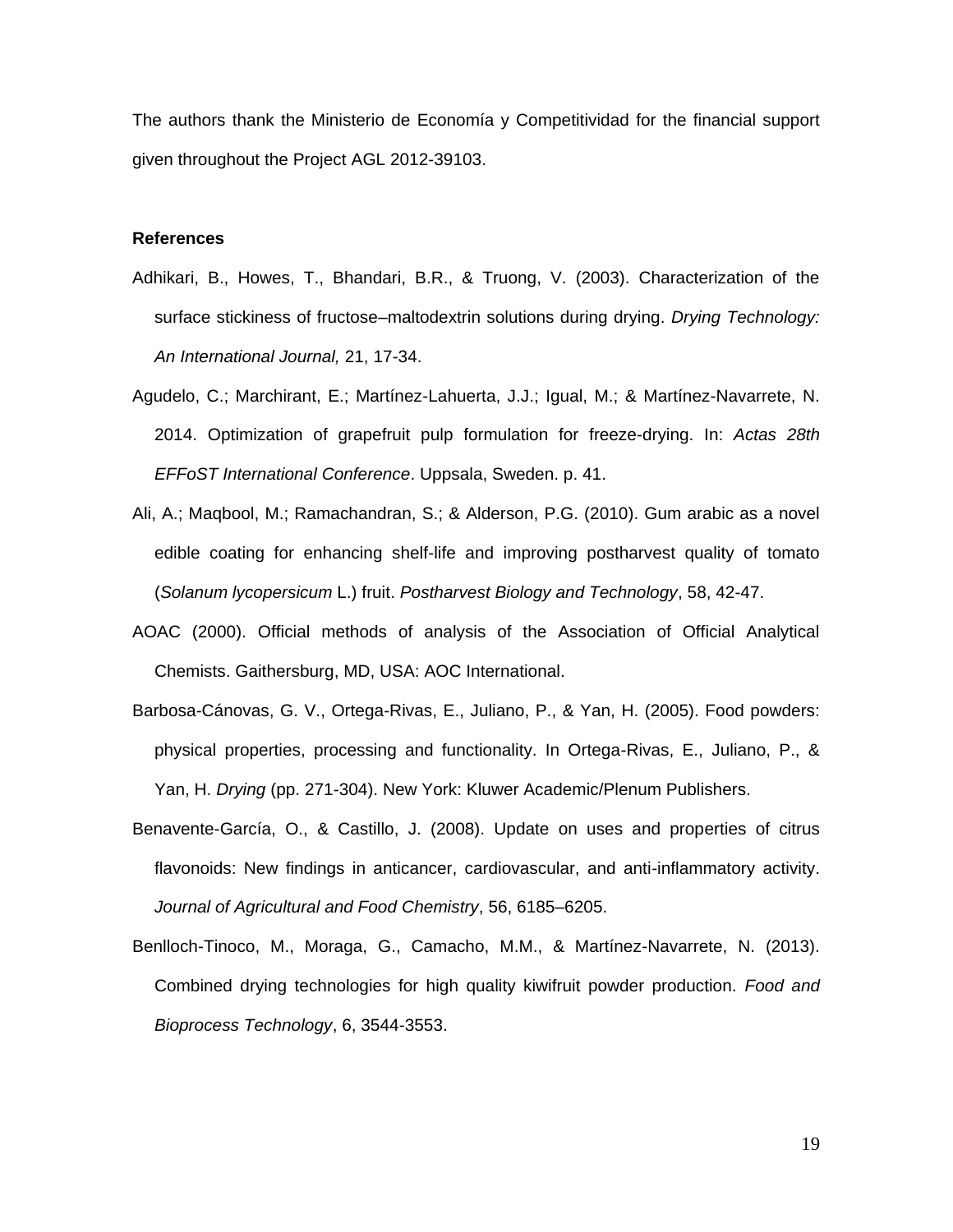- Blasa, M., Gennari, L., Angelino, D., & Ninfali, P. (2010). Bioactive foods in promoting health: fruits and vegetables. In Watson, R.R., & Preedy, V.R. *Fruit and Vegetable Antioxidants in Health* (pp 37-57). Academic Press: London.
- Boeing, J. S., Barizão, E. O., E Silva, B. C., Montanher, P. F., de Cinque Almeida, V., Visentainer, J. V. (2014). Evaluation of solvent effect on the extraction of phenolic compounds and antioxidant capacities from the berries: application of principal component analysis. Chemistry Central Journal, 8, 1-9.
- Donsi, G., Ferrari, G., & Di Mateo, P. (2001). Utilization of combined processes in freezedrying of shrimps. *Food and Bioproducts Processing*, 79, 152-159.
- Dow, C. A., Going, S. B., Chow, H-H.S., Patil, B. S., & Thomson, C. A. (2012). The effects of daily consumption of grapefruit on body weight, lipids, and blood pressure in healthy, overweight adults. *Metabolism clinical and experimental*, 61, 1026 – 1035.
- Fabra, M.J., Talens, P., Moraga G., & Martínez-Navarrete, N. (2009). Sorption isotherm and state diagram of grapefruit as a tool to improve product processing and stability *Journal of Food Engineering*, 93, 52-58.
- Fahloul, D., Lahbari, M., Benmoussa, H., & Mezdour, S. (2009). Effect of osmotic dehydration on the freeze drying kinetics of apricots. *Journal of Food, Agriculture and Environment*, 7, 117 – 121.
- Fang, Z., & Bhandari, B. (2012). Comparing the efficiency of protein and maltodextrin on spray drying of bayberry juice. *Food Research International,* 48, 478–483.
- Gabas, A.L., Telis, V.R.N., Sobral, P.J.A., & Telis-Romero, J. (2007). Effect of maltodextrin and arabic gum in water vapor sorption thermodynamic properties of vacuum dried pineapple pulp powder. *Journal of Food Engineering*, 82, 246-252.
- Habauzit, V., Milenkovic, D., & Morand, C. (2014). Vascular protective effects of fruit polyphenols. *Polyphenols in Human Health and Disease*, 1, 875-893.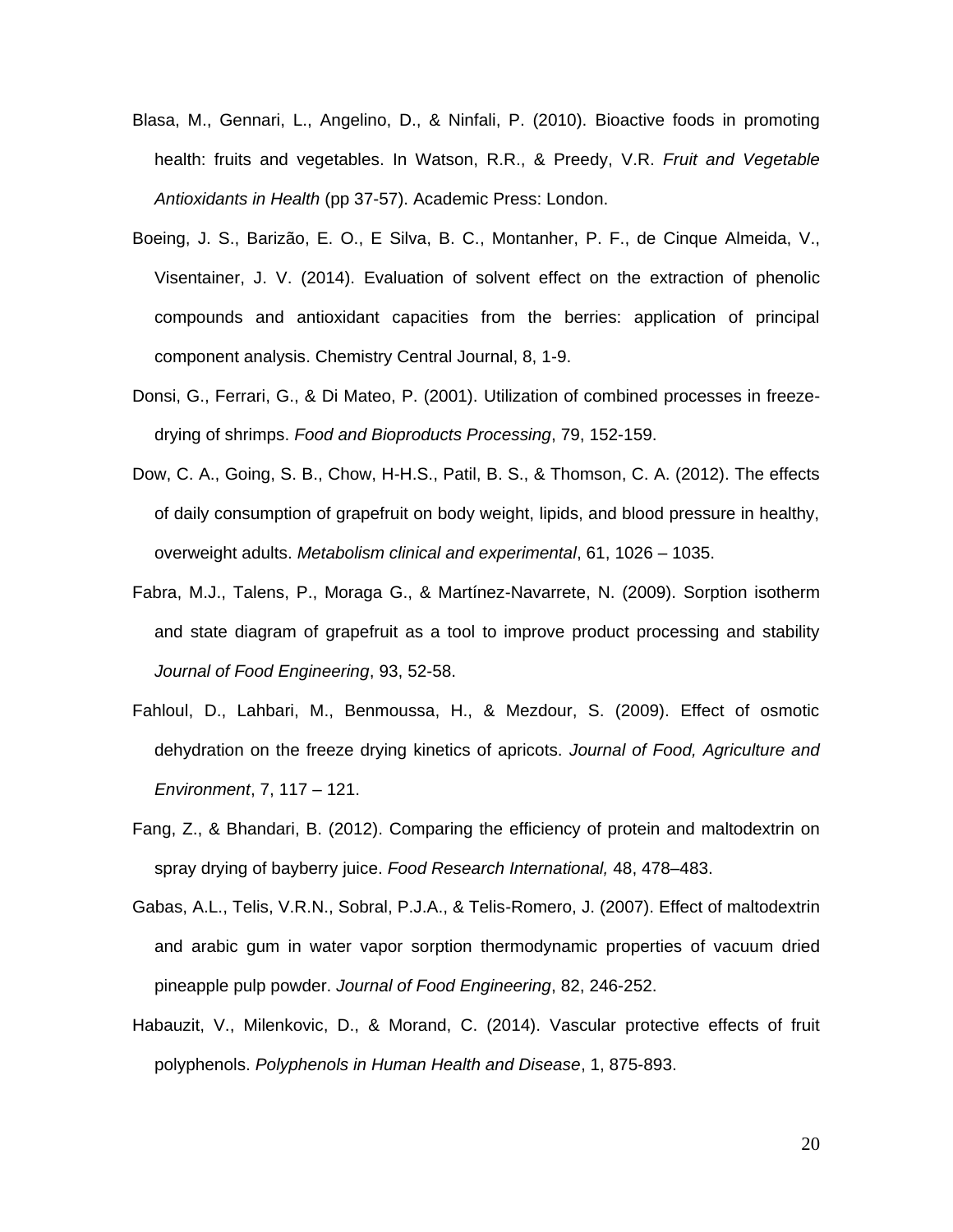- Igual, M., Ramires, S., Mosquera, L.H., & Martínez-Navarrete, N. (2014). Optimization of spray drying conditions for lulo (*Solanum quitoense* L.) pulp. *Powder Technology*, 256, 233–23.
- Kha, T.C., Nguyen, M.H. & Roach, P.D. (2010). Effects of spray drying conditions on the physicochemical and antioxidant properties of the Gac (Momordica cochinchinensis) fruit aril powder. *Journal of Food Engineering*, 98, 385-392.
- Langrish, T.A.G. (2009). Degradation of vitamin C in spray dryers and temperature and moisture content profiles in these driers. *Food and Bioprocess Technology*, 2, 400-408.
- Liu, D., Song, J., Anderson, P.D., Chang, P.R., & Hua, Y. (2012). Bamboo fiber and its reinforced composites: structure and properties. *Cellulose*, 19, 1449–1480.
- Mirhosseini, H., Tan, C.P., Hamid, N., Yusof, S., & Boo, H.C. (2009). Characterization of the influence of main emulsion components on the physicochemical properties of orange beverage emulsion using response surface methodology. *Food Hydrocolloids*, 23, 271–280.
- Mosquera, L.H., Moraga, G., & Martínez-Navarrete, N. (2012) Critical water activity and critical water content of freeze-dried strawberry powder as affected by maltodextrin and arabic gum. *Food Research International*, 47, 201-206.
- Okos (1986). Physical and Chemical Properties of Food. American Society of Agricultural Engineers, Michigan: pp. 35-77.
- Olives Barba, A. I., Cámara Hurtado, M., Sanchez-Mata, M.C., Fernández-Ruiz, V., & Lopez Saenz de Tejada, M. (2006). Application of a UV-vis detection-HPLC method for a rapid determination of lycopene and b-carotene in vegetables. *Food Chemistry*, 95, 328–336.
- Pulido, R., Hernandez-Garcia, M., Saura-Calixto, F. (2003). Contribution of beverages to the intake of lipophilic and hydrophilic antioxidants in the Spanish diet. *European Journal of Clinical Nutrition*, 57, 1275-1282.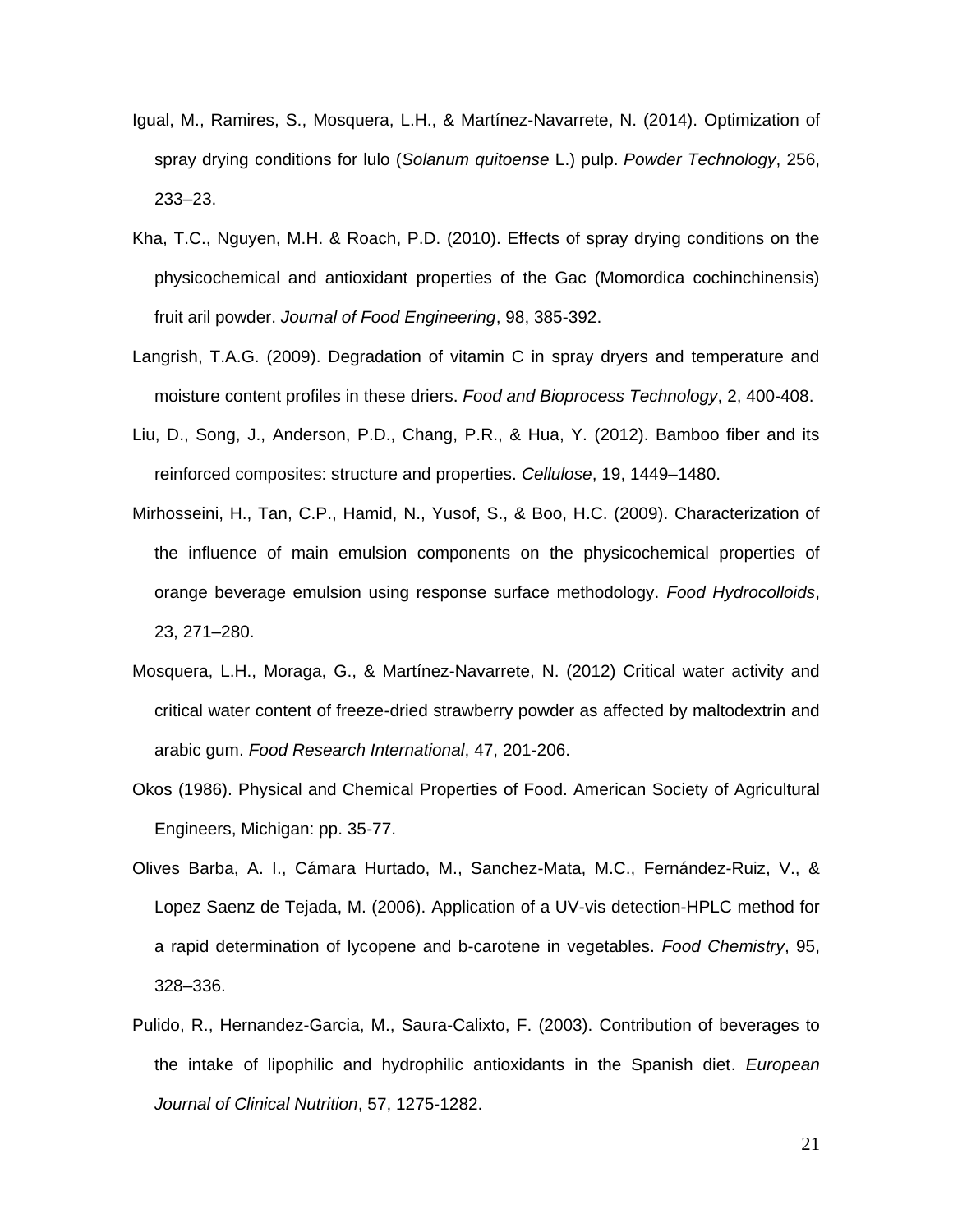- Quek, S.Y., Chok, N.K. & Swedlund, P. (2007). The physicochemical properties of spraydried watermelon powders. *Chemical Engineering and Processing*, 46, 386-392.
- Rajam, R., & Anandharamakrishnan, C. (2015). Microencapsulation of Lactobacillus plantarum (MTCC 5422) with fructooligosaccharide as wall material by spray drying. *LWT- Food Science and Technology*, 60, 773-780.
- Rascón, M.P., Beristain, C.I. & García, H-S. (2011). Carotenoid retention and storage stability of spray-dried encapsulated paprika oleoresin using gum arabic and soy protein isolate as wall materials. *LWT-Food Science and Technology*, 44, 549-557.
- Roos, Y. (1995). Characterization of food polymers using state diagrams. *Journal of Food Engineering*, 24, 339-360.
- Sdiri, S., Bermejo, A., Aleza, P., Navarro, P., & Salvador, A. (2012). Phenolic composition, organic acids, sugars, vitamin C and antioxidant activity in the juice of two new triploid late-season mandarins. *Food Research International*, 49, 462–468.
- Sharma, K., Ko, E. Y., Assefa, A.D., Ha, S., Nile, S.H, Lee, E.T., & Park. S.W. (2015). Temperature-dependent studies on the total phenolics, flavonoids, antioxidant activities, and sugar content in six onion varieties. *Journal of Food and Drug Analysis*, 23, 243- 252.
- Singthong, J., Ningsanond, S., & Cui, S. (2009). Extraction and physicochemical characterization of polysaccharide gum from Yanang (*Tiliacora triandra*) leaves. *Food Chemistry*, 114, 1301–1307.
- Solval, K.M., Sundararajan, S., Alfaro, L., & Sathivel, S. (2012). Development of cantaloupe (*Cucumis melo*) juice powders using spray drying technology. *LWT - Food Science and Technology*, 46, 287-293.
- Shofian, N.M., Hamid, A.A., Osman, A., Saari, N., Anwar, F., Dek, M.S.P. & Hairuddin, M.R. (2011). Effect of Freeze-Drying on the Antioxidant Compounds and Antioxidant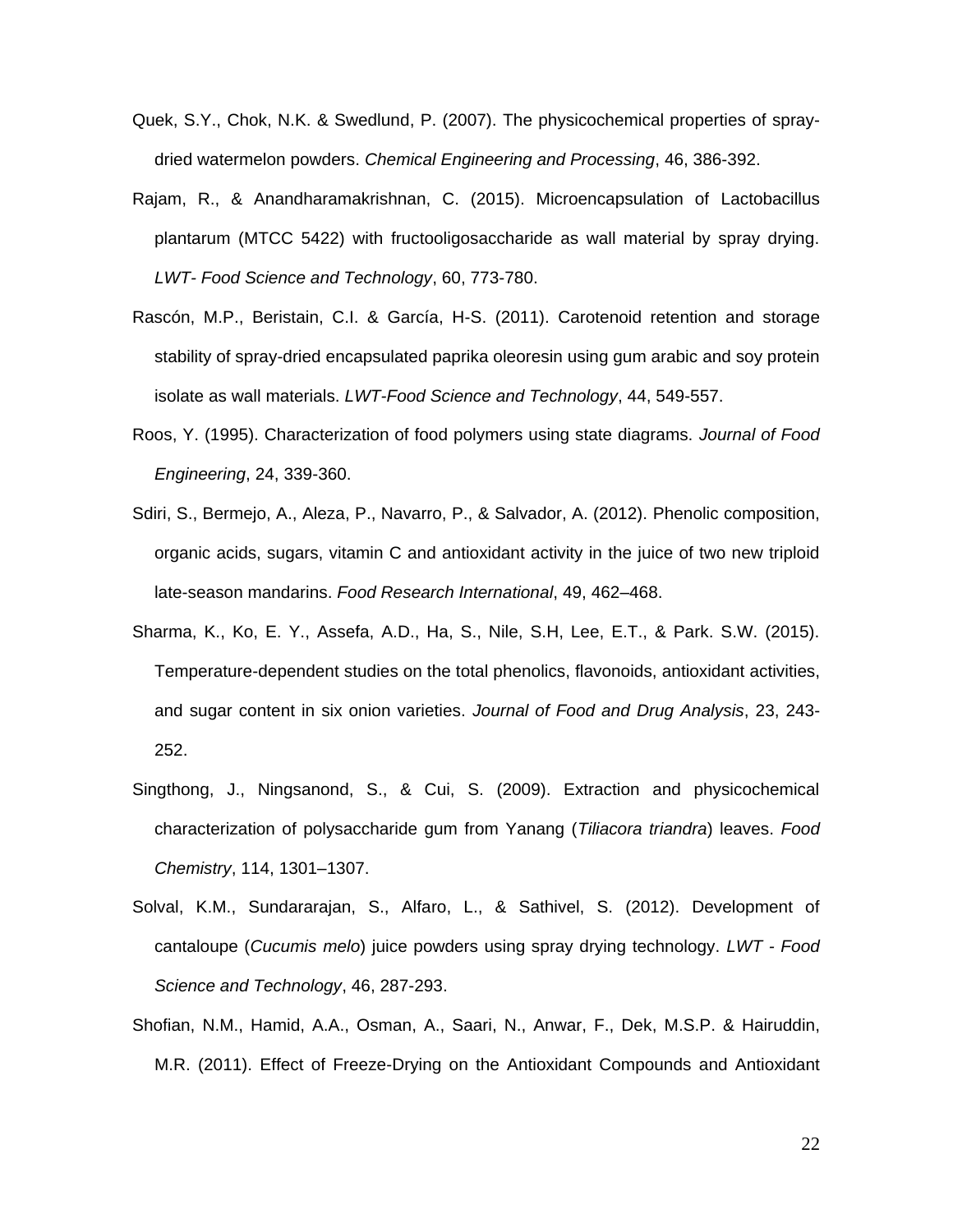Activity of Selected Tropical Fruits. *International Journal of Molecular Science*, 12(7), 4678-4692.

- Telis, V.R.N., & Martínez-Navarrete, N. (2010). Application of compression test in analysis of mechanical and color changes in grapefruit juice powder as related to glass transition and water activity. *LWT - Food Science and Technology*, 43, 744-751.
- Truong, V., Bhesh, R., Bhandari, R., & Howes, T. (2005). Optimization of co-current spray drying process of sugar-rich foods. Part I: Moisture and glass transition temperature profile during drying. *Journal of Food Engineering*, 71, 55-65.
- Vanamala, J., Reddivari, L., Yoo, K.S., Pike, L. M., & Patil, B. S. (2006). Variation in the content of bioactive flavonoids in different brands of orange and grapefruit juices. *Journal of Food Composition and Analysis*, 19 (2), 157–166.
- Xu, C. J., Fraser, P. D., Wang, W. J., & Bramley, P. M. (2006). Differences in the Carotenoid Content of Ordinary Citrus and Lycopene-Accumulating Mutants. Journal of Agricultural and Food Chemistry, 54 (15), 5474–5481.
- Xu, G., Liu, D., Chen, J., Ye, X., Maa, Y., & Shi, J. (2008). Juice components and antioxidant capacity of citrus varieties cultivated in China. *Food Chemistry*, 106, 545– 551.
- Yousefi, S., Emam-Djomeh, Z. & Mousavi SM. (2011). Effect of carrier type and spray drying on the physicochemical properties of powdered and reconstituted pomegranate juice (*Punica Granatum L.). Journal of Food Science Technology*, 48, 677–684.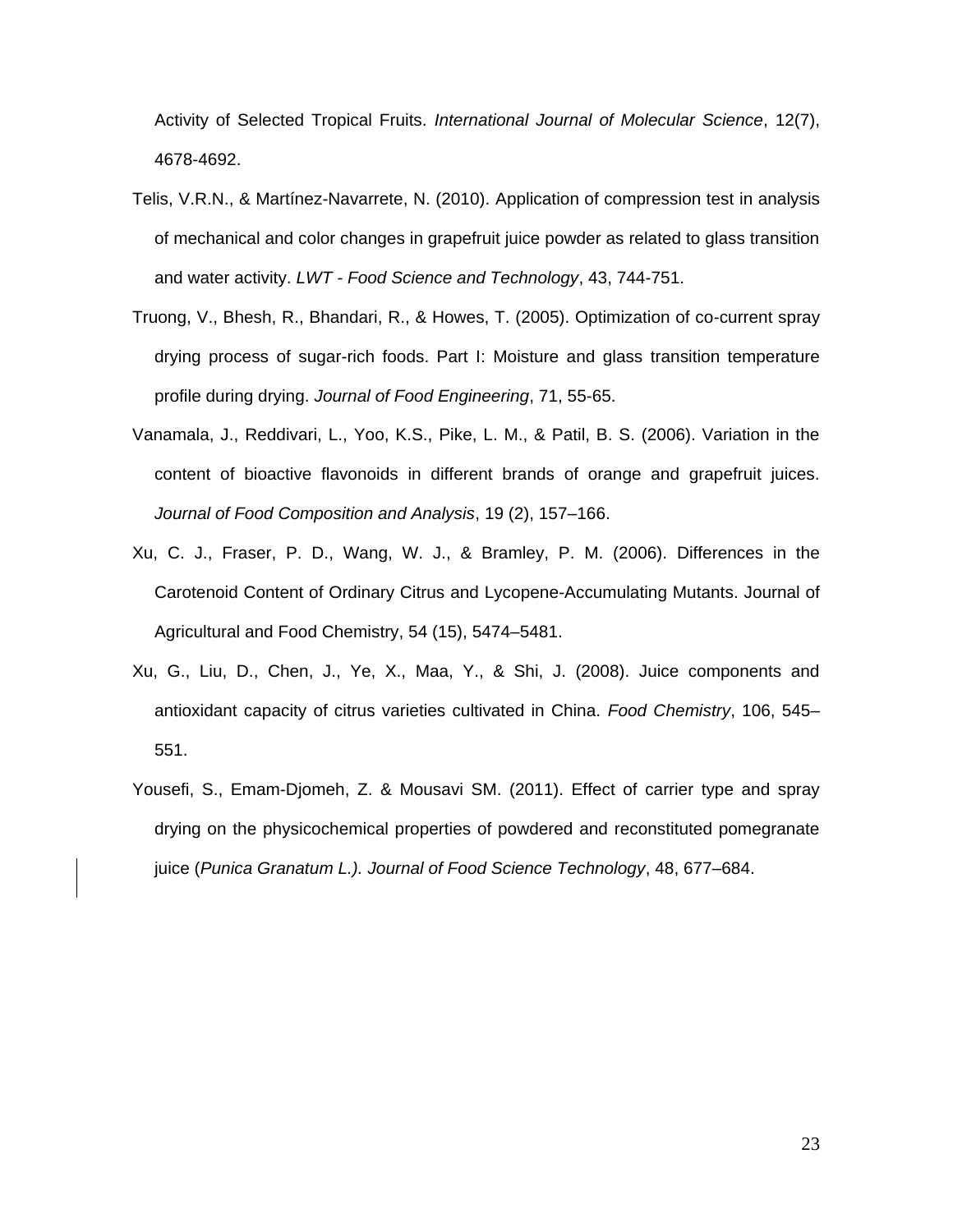**Figure 1.** Response surface for the total phenol (TP) content of the freeze-dried (a) and spray-dried (b) powders. Values of TP are referred to grapefruit's own solutes (GS) as a function of arabic gum (AG) and bamboo fibre (BF) content (g/100 gpulp+solutes or liquidized) when the water content of the feed is 80 g/100 g (a) or as a function of arabic gum (AG) and temperature (°C) when BF is 1 g/100 gliquidized (b).



$$
\mathbf{b}
$$

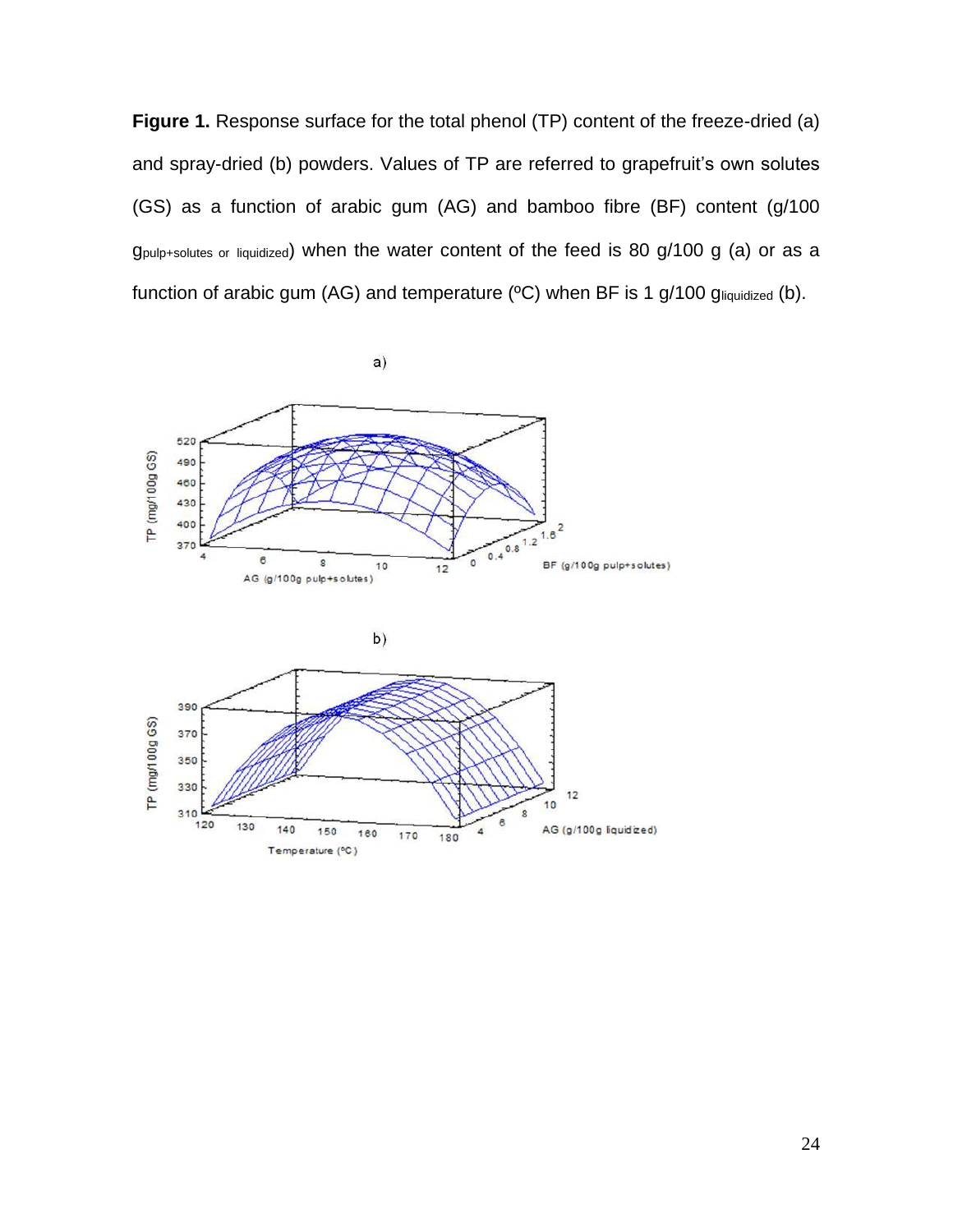**Figure 2.** Response surface for the vitamin C (VC) (a) and total carotenoid (TC) content (b) of the freeze-dried powders. Values are referred to grapefruit's own solutes (GS) as a function of arabic gum (AG) and bamboo fibre (BF) content (g/100 gpulp+solutes) or water content (g/100 g). An intermediate value of the variable that does not appear is always considered.



b)

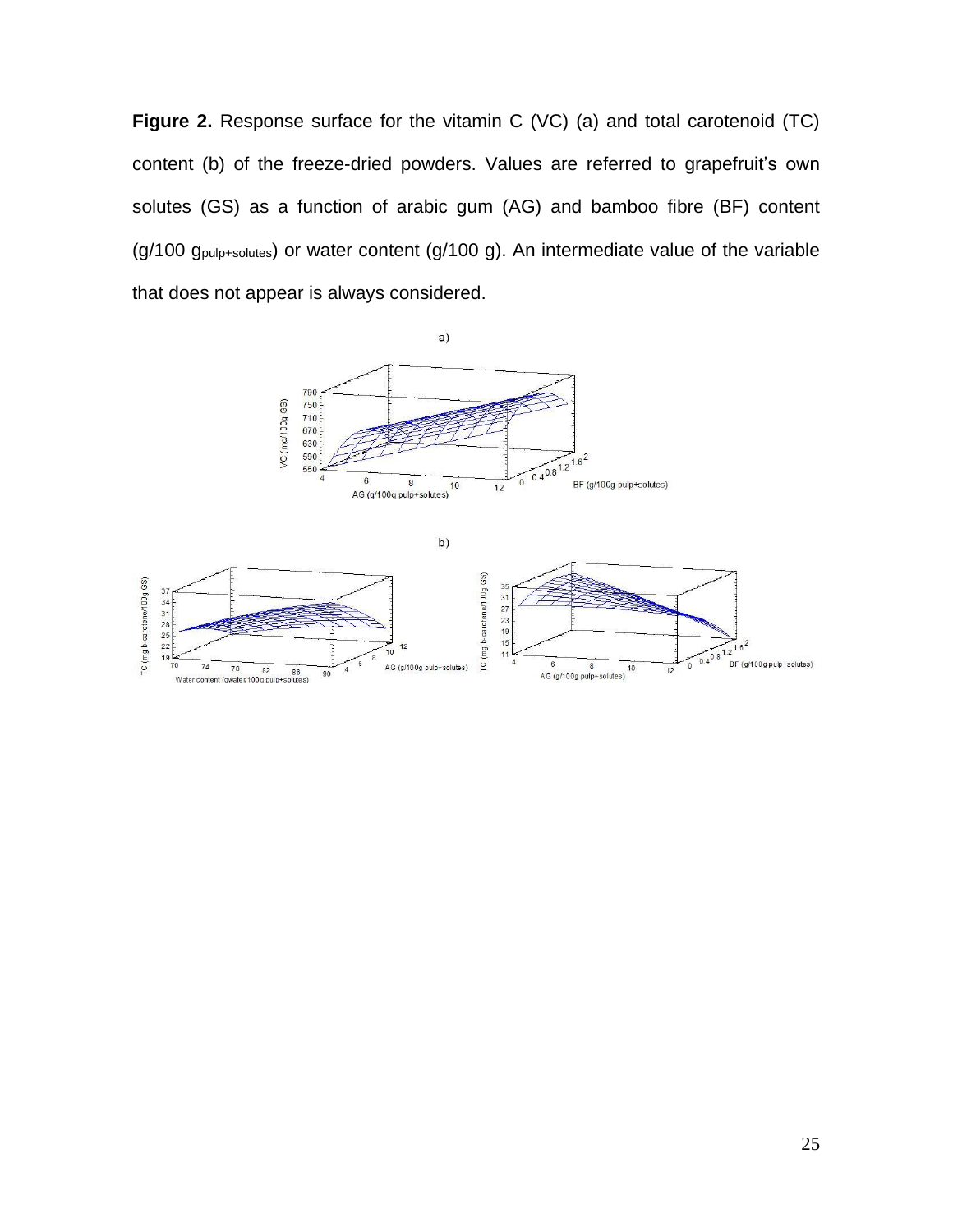**Figure 3.** Response surface for the water content (xw) of the freeze-dried powders (a) and the hygroscopicity  $(Hg)$  (b) or product yield  $(Y_P)$  (c) of the spray-dried powders. Values are referred to grapefruit's own solutes (GS) as a function of arabic gum (AG) and bamboo fibre (BF) content (g/100 g<sub>pulp+solutes or liquidized</sub>) or temperature (ºC). An intermediate value of the variable that does not appear is always considered.

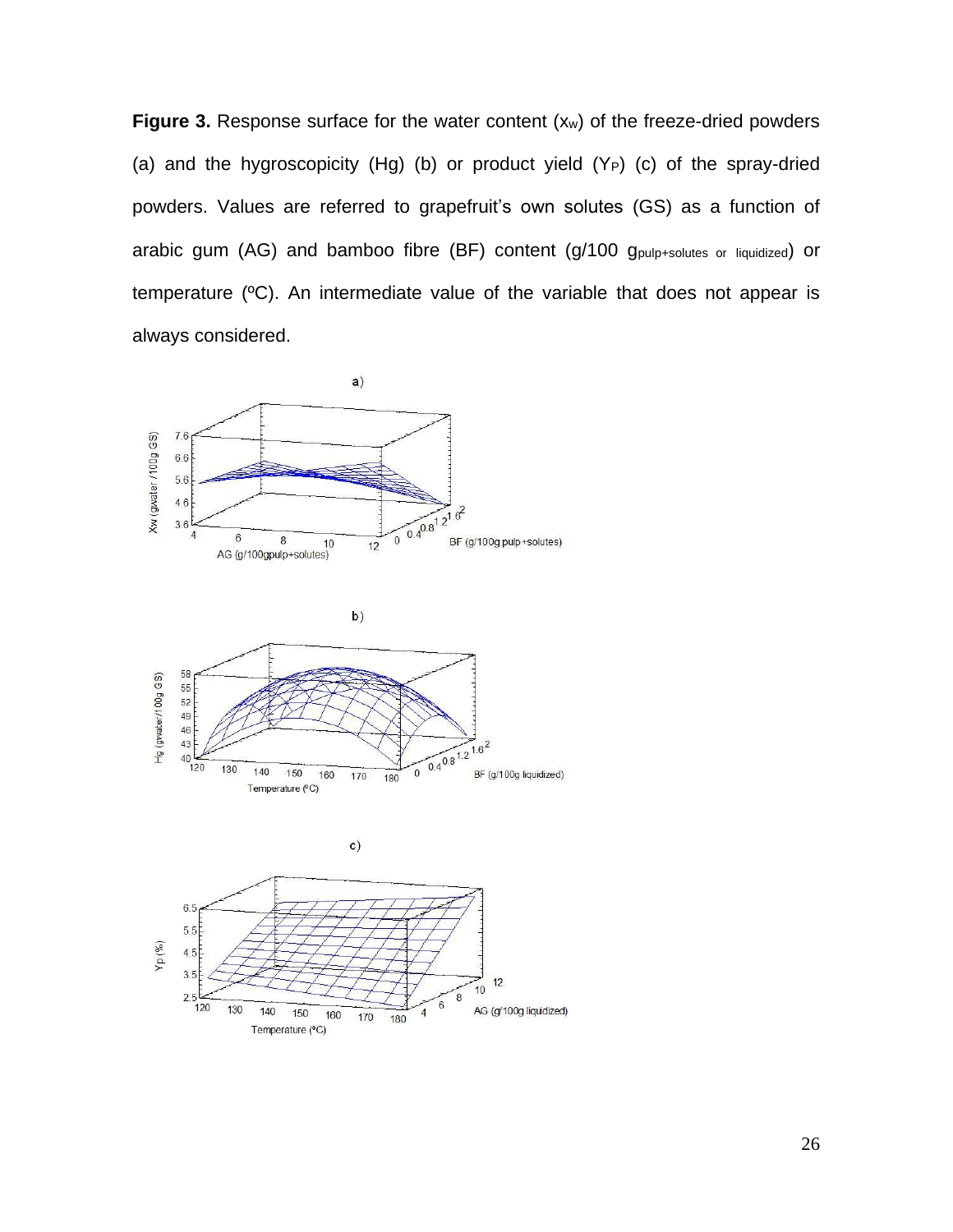Table 1. Matrix of the central composite design of freeze dried powder. Where x<sub>1</sub>, x<sub>2</sub> and x<sub>3</sub> are the feed water content (g<sub>water</sub>/100gfeed), arabic gum (g/100g pulp+solutes) and bamboo fibre (g/100g pulp+solutes), respectively, and the experimental results (with standard deviation in brackets) are *TP*: Total phenolic content (mg GAE/100 g<sub>GS</sub>), *VC*: Vitamin C content (mg/100 g<sub>GS</sub>), *TC*: Total carotenoid content (mg β-carotene/100 g<sub>GS</sub>), *A0A*: Antioxidant capacity (mmol TE/100 g<sub>GS</sub>), x<sub>w</sub>: Water content (g<sub>water</sub>/100 g<sub>GS</sub>), *H<sub>g</sub>*: Hygroscopicity (g<sub>water</sub>/100 g<sub>GS</sub>), ε: Porosity (air volume/total volume), L\*: Lightness and *∆E\**: Colour difference with respect to the freeze-dried fresh fruit. GS are the grapefruit's own solutes.

| Run | $X_1$ | $X_2$ | $X_3$                 | <b>TP</b>   | VC          | <b>TC</b>   | <b>AOA</b>  | $x_w$         | H <sub>g</sub> | ε              | $L^*$      | $\Delta E^*$              |
|-----|-------|-------|-----------------------|-------------|-------------|-------------|-------------|---------------|----------------|----------------|------------|---------------------------|
| 1   | 80    | 8     | $\mathbf{1}$          | 531 (16)    | 759 (11)    | 29(2)       | 136 (9)     | 4.7(0.2)      | 44 (2)         | 74.8 (1.2)     | 79.7 (0.8) | 10.4(0.5)                 |
| 2   | 80    | 8     | 1                     | 509(5)      | 630 (17)    | 29.1(0.8)   | 146 (15)    | 3.646(0.005)  | 42.5(0.2)      | 73.1(0.2)      |            | 81.01 (0.14) 11.54 (0.13) |
| 3   | 80    | 8     | 1                     | 543.9 (1.2) | 700(7)      | 29.3(0.5)   | 143(3)      | 4.976 (0.102) | 43(3)          | 78.3 (0.9)     | 80.2(0.2)  | 10.3(0.5)                 |
| 4   | 80    | 8     | 1                     | 482 (10)    | 720 (8)     | 30.9(0.6)   | 102(21)     | 6.24(0.07)    | 42(3)          | 66.7(0.8)      | 80.1(0.3)  | 10(3)                     |
| 5.  | 80    | 8     | 1                     | 519(5)      | 771 (32)    | 28.3(0.2)   | 145.1(3.5)  | 3.87(0.05)    | 46(3)          | 76.1(0.9)      | 80.2(0.7)  | 11.7(0.8)                 |
| 6   | 80    | 8     | 1                     | 473 (4)     | 719 (23)    | 28.5(0.2)   | 143 (9)     | 5.15(0.08)    | 43 (2)         | 75.7(0.4)      | 80.1(0.4)  | 10.3(0.7)                 |
|     | 80    | 8     | 1                     | 570 (12)    | 716 (19)    | 27.3(0.5)   | 127(6)      | 5.38(0.06)    | 60(5)          | 72(2)          | 78.2 (0.3) | 8.6(0.2)                  |
| 8   | 80    | 8     | 1                     | 574 (0)     | 749 (10)    | 29.4(0.2)   | 130(12)     | 4.5(0.3)      | 47.46 (1.02)   | 79.65 (0.02)   | 80.5(0.3)  | 10.9(0.5)                 |
| 9   | 80    | 8     | 1                     | 461 (6)     | 676 (42)    | 27.4(2.2)   | 132(9)      | 5.9(0.3)      | 53 (6)         | 68.2(1.2)      | 78.4 (0.9) | 8.1(0.9)                  |
| 10  | 80    | 1.27  | 1                     | 228.6(3.5)  | 506 (18)    | 34(5)       | 134 (12)    | 4.936 (0.103) | 38(5)          | 69.2(0.9)      | 68.8(0.6)  | 6.7(1.2)                  |
| 11  | 70    | 4     | 0                     | 433 (32)    | 466(5)      | 23(2)       | 69 (14)     | 5.14(0.07)    | 33(2)          | 62(3)          | 74.3(0.3)  | 2.9(0.3)                  |
| 12  | 90    | 4     | 0                     | 570 (3)     | 728 (18)    | 31.9(0.8)   | 144 (24)    | 6.44(0.02)    | 34(2)          | 75(2)          | 72.1(0.3)  | 2.9(0.4)                  |
| 13  | 70    | 4     | $\mathbf{2}^{\prime}$ | 458 (13)    | 458 (26)    | 25(2)       | 72 (5)      | 7.1(0.2)      | 38(3)          | 69.4(0.5)      | 77.1(0.4)  | 6.3(0.4)                  |
| 14  | 90    | 4     | $\mathbf{2}^{\prime}$ | 419 (4)     | 679 (26)    | 33.15(1.12) | 145 (10)    | 4.31(0.06)    | 54(2)          | 84.9(0.2)      | 80.3(0.5)  | 10.2(0.7)                 |
| 15  | 80    | 8     | $\Omega$              | 192(5)      | 738 (39)    | 26.3(0.2)   | 161(7)      | 5.46(0.06)    | 50 $(4)$       | 65(2)          | 78.9 (1.2) | 8.6(1.4)                  |
| 16  | 63.18 | 8     | $\mathbf{1}$          | 546 (3)     | 600(3)      | 18.3(1.2)   | 119(12)     | 7.92 (0.06)   | 75.1(0.8)      | 54.8(0.6)      | 75.2 (0.8) | 5.4(0.8)                  |
| 17  | 96.82 | 8     | 1                     | 547 (7)     | 677 (8)     | 33.9(0.5)   | 194 (8)     | 4.18(0.12)    | 43.1(0.6)      | 91(2)          | 82(2)      | 16(2)                     |
| 18  | 80    | 8     | 2.68                  | 358(5)      | 439 (8)     | 17(2)       | 137(6)      | 2.7(0.4)      | 70(4)          | 72.9(1.2)      | 79.9 (0.2) | 10.5(0.2)                 |
| 19  | 70    | 12    | 0                     | 201(2)      | 662 (4)     | 26(6)       | 12.13(1.15) | 7.72(0.12)    | 60(5)          | 57.11 (0.09)   | 77.4(0.2)  | 7.5(0.2)                  |
| 20  | 90    | 12    | $\Omega$              | 426 (11)    | 792.1 (0.3) | 29(4)       | 32(4)       | 5.8(0.9)      | 58 (3)         | 88.5(0.4)      | 83.5(0.4)  | 15.6(0.3)                 |
| 21  | 70    | 12    | 2                     | 316(3)      | 525 (13)    | 9(2)        | 35.3(0.8)   | 5.1(0.2)      | 60(2)          | 67.8(0.8)      | 80.3(0.3)  | 11.6(0.3)                 |
| 22  | 90    | 12    | $\overline{2}$        | 344(5)      | 789(2)      | 11(2)       | 68 (11)     | 2.5(0.2)      | 61.3(1.3)      | 89.1(0.9)      | 81.9(0.3)  | 13.7(0.4)                 |
| 23  | 80    | 14.72 | 1                     | 398 (0)     | 831 (35)    | 17(10)      | 61.4(1.5)   | 5.6(2.5)      | 54(2)          | 78.832 (0.007) | 82.9(0.3)  | 15.1(0.5)                 |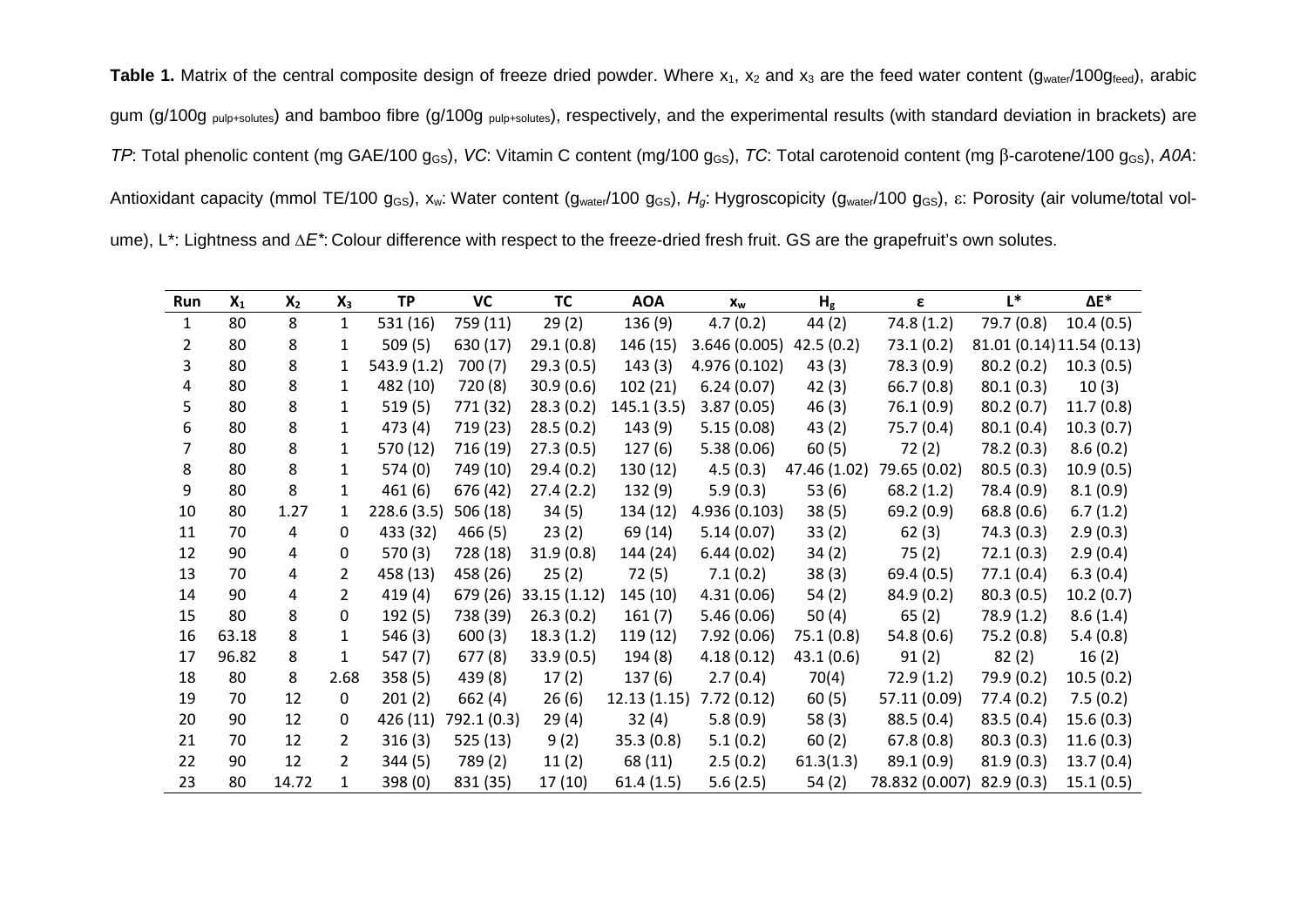**Table 2.** Matrix of the central composite design of spray dried powder. Where x<sub>1</sub>, x<sub>2</sub> and x<sub>3</sub> are the temperature (°C), arabic gum (g/100g liquidized) and bamboo fibre (g/100g liquidized), respectively, and the experimental results (with standard deviation in brackets) are *TP*: Total phenolic content (mg GAE/100 g<sub>GS</sub>), *VC*: Vitamin C content (mg/100 g<sub>GS</sub>), *TC*: Total carotenoid content (mg β-carotene/100 g<sub>GS</sub>), *A0A*: Antioxidant capacity (mmol TE/100 g<sub>GS</sub>), x<sub>w</sub>: Water content (g<sub>water</sub>/100 g<sub>GS</sub>), Y<sub>P</sub>: Product yield (g powder/100 g feed), Y<sub>D</sub>: Drying yield (g water/100 g feed), H<sub>g</sub>: Hygroscopicity (g<sub>water</sub>/100 g<sub>GS</sub>), ε: Porosity (air volume/total volume) and L<sup>\*</sup>: Lightness. GS are the grapefruit's own solutes.

| Run | $X_1$ | $X_2$ | $X_3$        | <b>TP</b>   | VC            | <b>TC</b>  | <b>AOA</b>               | $X_w$        | Y <sub>P</sub> | Y <sub>D</sub> | H <sub>g</sub> | ε            | $L^*$                     |
|-----|-------|-------|--------------|-------------|---------------|------------|--------------------------|--------------|----------------|----------------|----------------|--------------|---------------------------|
| 1   | 150   | 8     | 1            | 353.9(1.2)  | 586 (3)       | 9.6(0.6)   | 174 (11)                 | 3.55(0.08)   | 3.70           | 90.08          | 66.2(0.7)      | 75.77 (0)    | 90.4(0.5)                 |
| 2   | 150   | 8     | 1            | 328.9 (1.2) | 572 (0.5)     | 10.2(0.2)  | 161(4)                   | 3.9(0.2)     | 4.15           | 90.11          | 56.2(0.6)      | 75.92 (0.06) | 90.2(0.6)                 |
|     | 150   | 8     | 1.           | 343(2)      | 569(2)        | 9.8(0.8)   | 139 (9)                  | 3.26(0.04)   | 3.92           | 90.11          | 55.9(0.9)      | 77.53(0)     | 90.40(0.12)               |
| 4   | 150   | 8     | 1            | 442 (12)    | 553(8)        | 18.9(2.7)  | 97(2)                    | 4.33(0.14)   | 4.12           | 90.15          | 54.9(0.4)      | 77.4(0.2)    | 90.2(0.7)                 |
|     | 150   | 8     | 1            | 404 (19)    | 543.11 (0.09) | 21(3)      | 95.2(0.4)                | 3.5(0.4)     | 4.45           | 90.26          | 53.9(0.7)      | 77.7(0.2)    | 89.1(0.6)                 |
| 6   | 150   | 8     | $\mathbf{1}$ | 396 (5)     | 559 (11)      | 10.5(0.2)  | 137(2)                   | 2.22(0)      | 4.56           | 90.21          | 63.5(1.4)      | 76.1(0.9)    | 90.6(0.5)                 |
|     | 150   | 8     | $\mathbf{1}$ | 391 (27)    | 530.9 (0.4)   | 20(2)      | 94(2)                    | 2.6(0.2)     | 4.09           | 90.22          | 58.1(0.3)      | 78.2 (0.9)   | 90.48(0.12)               |
| 8   | 150   | 8     | 1            | 320(5)      | 563(2)        | 15.6(0.2)  | 130(6)                   | 5.5(0.2)     | 5.10           | 89.93          | 41(2)          | 76.57 (0.08) | 88.1(0.2)                 |
| 9   | 150   | 8     | $\mathbf{1}$ | 308(2)      | 543.5 (0.3)   | 10.6(0.3)  | 120(2)                   | 3.4(0)       | 4.95           | 90.15          | 67.1(0.5)      | 78.11 (0.2)  | 89.3(0.2)                 |
| 10  | 150   | 1.27  | $\mathbf{1}$ | 503(5)      | 526(7)        | 3.2(0.6)   | 152.4 (0.7)              | 6.8(1.5)     | 0.99           | 93.30          | 46(4)          | 53(2)        | 49.6 (0.9)                |
| 11  | 120   | 4     | 0            | 133(8)      | 516(6)        | 18.3(1.7)  | 133(3)                   | 7.6(0.2)     | 4.02           | 92.31          | 29.6(0.4)      | 73.31 (0.02) | 83.6(0.2)                 |
| 12  | 180   | 4     | 0            | 347(3)      | 314 (13)      |            | 30.2 (1.2) 125.67 (0.03) | 4.23(0.03)   | 3.18           | 92.65          | 24.9(1.2)      | 73.95 (0.05) | 83.8(0.4)                 |
| 13  | 120   | 4     | 2            | 332(5)      | 535 (36)      | 6.6(0.2)   | 181.2 (1.2)              | 3.81(0.05)   | 3.84           | 92.15          | 25.9(0.3)      | 70.2(0.2)    | 81(2)                     |
| 14  | 180   | 4     | $2^{\circ}$  | 365(9)      | 365(4)        | 13(2)      | 184 (5)                  | 4.81(0.09)   | 3.59           | 91.59          | 25.92 (0.08)   | 84.1(0.9)    | 85.69 (0.07)              |
| 15  | 150   | 8     | 0            | 411 (9)     | 486 (6)       | 7.1(0.5)   | 104(6)                   | 8.95(0.12)   | 5.11           | 90.37          | 41(0.2)        | 80.22 (0.12) | 88.8(0.2)                 |
| 16  | 100   | 8     | 1            | 100(6)      | 700 (5)       | 12(2)      | 91 (16)                  | 15.53 (0.03) | 4.28           | 89.43          | 39(2)          | 72.9(0.2)    | 87.9(0.5)                 |
| 17  | 200   | 8     | $\mathbf{1}$ | 239(2)      | 431 (18)      | 0.00(0.12) | 142(2)                   | 1.91(0.15)   | 4.64           | 90.21          | 33.083 (0.012) | 78.8 (0.2)   | 89.16 (0.12)              |
| 18  | 150   | 8     | 2.68         | 504(6)      | 583 (11)      | 10.9(0.2)  | 85(8)                    | 5.8(0.3)     | 4.64           | 89.25          | 49.4(0.4)      | 79.14 (0.2)  | 88.5(0.2)                 |
| 19  | 120   | 12    | 0            | 356 (10)    | 529 (44)      | 18(6)      | 86.5(0.8)                | 4.1(0.2)     | 5.83           | 88.37          | 40.08 (0.16)   |              | 72.59 (0.08) 89.49 (0.07) |
| 20  | 180   | 12    | 0            | 334 (15)    | 353 (43)      | 9.1(0.8)   | 42(9)                    | 1.683(0.009) | 6.69           | 88.72          | 53.34 (0.09)   | 71.9(1.2)    | 88.6(0.4)                 |
| 21  | 120   | 12    | 2            | 370 (8)     | 615 (20)      | 0.7(0.9)   | 134(4)                   | 3.82(0.05)   | 5.25           | 87.60          | 39.8(0.5)      | 76.31 (0.3)  | 90.24 (0.05)              |
| 22  | 180   | 12    | 2            | 352(7)      | 384 (4)       | 12(4)      | 71.3(0.7)                | 2.69(0.14)   | 6.39           | 87.71          | 44.7(0.2)      | 69.47 (0.06) | 89.1 (0.4)                |
| 23  | 150   | 14.72 | 1            | 308 (10)    | 608(5)        | 6(3)       | 81 (11)                  | 4.04(0.03)   | 6.66           | 86.88          | 65.6(0.8)      |              | 72.87 (0.12) 90.25 (0.14) |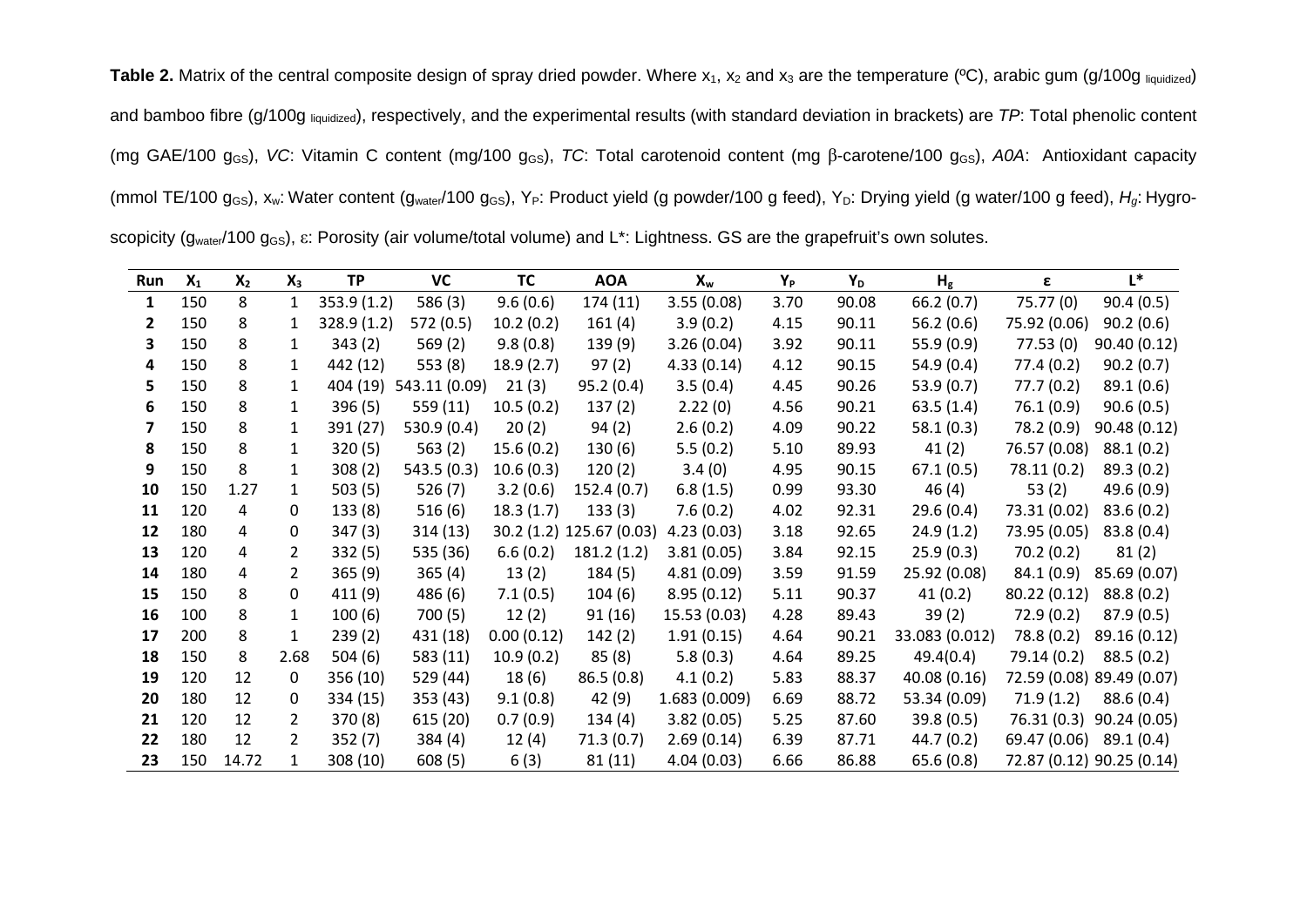# **Table 3**

Characterization of the two grapefruit batches used for freeze-drying (FD) or spray-drying (SD). Mean values and standard deviation of each compound referred to 100 g of the ground (GG) or liquidized (LG) grapefruit and to 100 g of grapefruit's own solutes (GS) (Eq. 8 and 9). Values of LG are also referred to the corresponding ground fruit (Eq. 1).

|                               | FD.                          |                          | <b>SD</b>                     |                            |                               |                          |  |  |
|-------------------------------|------------------------------|--------------------------|-------------------------------|----------------------------|-------------------------------|--------------------------|--|--|
|                               | GG                           | GG.                      | GG                            | LG                         | LG.                           | LG.                      |  |  |
|                               | (per $100_{GG}$ )            | (per $100_{\text{GS}}$ ) | (per $100_{GG}$ )             | (per $100$ <sub>GL</sub> ) | (per $100_{GG}$ )             | (per $100_{\text{GS}}$ ) |  |  |
| Vitamin $C$ (mg)              | $106.20 \pm 0.9^{\text{A}}$  | $856.5 \pm 0.9$          | $79.3 \pm 1.2$ <sup>Ba</sup>  | $83.5 \pm 1.2$             | $48.1 \pm 1.0^b$              | $773+10$                 |  |  |
| Total phenolic content (mg)   | $52.9 \pm 0.9^{\text{A}}$    | $427+7$                  | $53.9 \pm 0.8$ <sup>Aa</sup>  | $37.8 \pm 0.2$             | $21.85 \pm 0.07$ <sup>b</sup> | $351+2$                  |  |  |
| Total carotenoid content (mg) | $5.37 \pm 0.04$ <sup>A</sup> | $43.3 \pm 0.4$           | $4.75 \pm 0.12$ <sup>Ba</sup> | $4.12 \pm 0.09$            | $2.38 \pm 0.06^{\circ}$       | $38.2 \pm 0.9$           |  |  |
| Antioxidant capacity (mmol)   | $15.5 \pm 0.2^{\text{A}}$    | $125 + 2$                | $15.5 \pm 0.3$ <sup>Aa</sup>  | $14.02 \pm 0.05$           | $8.08 \pm 0.03^b$             | $129.7 \pm 0.5$          |  |  |

Different superscripts within the same row indicate significant differences (p<0.05) between both batches (A or B) and between grinded or liquidized (a or b)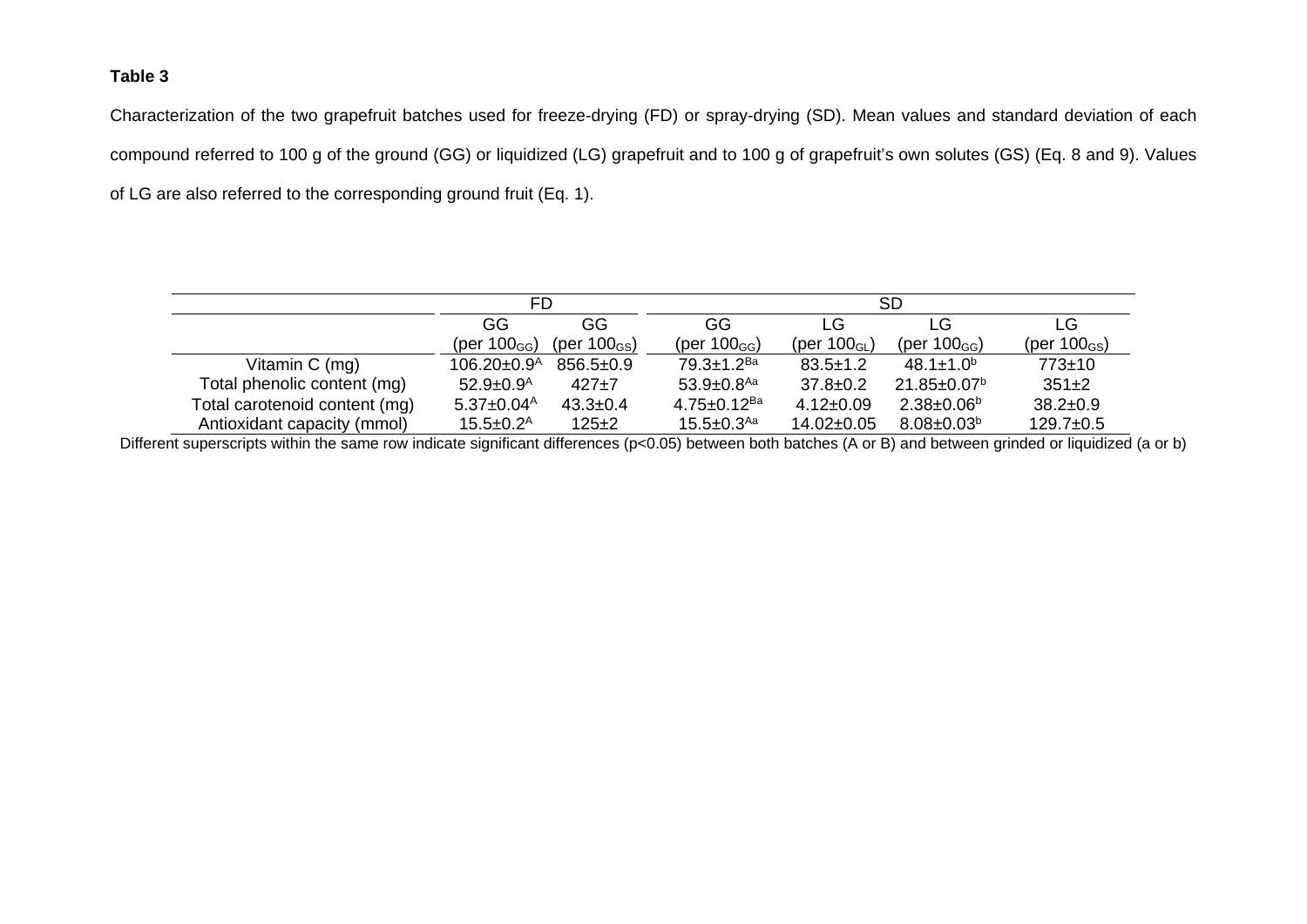## **Table 4**

Regression coefficients, adjusted determination coefficient (R<sup>2</sup>) and standard error of the estimate (EE) for the final reduced models of freezedried powders.

| Regression<br>coefficient | <b>TP</b> | VC       | <b>TC</b> | <b>AOA</b> | $\mathsf{X}_{\mathsf{W}}$ | H <sub>g</sub> | $\boldsymbol{\epsilon}$ | L*        | ΔΕ         |
|---------------------------|-----------|----------|-----------|------------|---------------------------|----------------|-------------------------|-----------|------------|
| Constant                  |           |          |           |            | 12.3439                   | 34.33          | $-8.9$                  | 52.47     | $-16.0026$ |
| $\beta$ o                 | 193.11    | $-40.80$ | $-97.86$  | $-110.11$  |                           |                |                         |           |            |
| Linear                    |           |          |           |            |                           |                |                         |           |            |
| $\beta_1$                 |           | 6.57     | 2.41      | 2.42       | $-0.095$                  |                | 0.98                    | 0.15      | 0.23       |
| $\beta_2$                 | 62.28     | 18.04    | 4.19      | 18.56      | 0.18                      | 1.95           |                         | 2.31      | 0.73       |
| $\beta_3$                 | 139.68    | 140.83   | 11.41     |            | 0.53                      |                | 3.11                    | 3.58      | 1.29       |
| Square                    |           |          |           |            |                           |                |                         |           |            |
| $\beta_1^2$               |           |          | $-0.011$  |            |                           |                |                         |           |            |
| $\beta_2^2$               | $-3.89$   |          | $-0.069$  | $-1.62$    |                           |                |                         | $-0.076$  |            |
| $\beta_3{}^2$             | $-69.84$  | $-70.41$ | $-2.49$   |            |                           |                |                         |           |            |
| Interactions              |           |          |           |            |                           |                |                         |           |            |
| $\beta_{12}$              |           |          | $-0.039$  |            |                           |                |                         |           |            |
| $\beta$ 13                |           |          |           |            |                           |                |                         |           |            |
| $\beta$ <sub>23</sub>     |           |          | $-1.20$   |            | $-0.18$                   |                |                         | $-0.3037$ |            |
| $R^2$ adj                 | 34.41     | 60.45    | 93.24     | 59.25      | 58.54                     | 28.12          | 71.73                   | 78.756    | 74.49      |
| EE                        | 95.38     | 72.18    | 1.78      | 30.08      | 0.88                      | 9.34           | 5.04                    | 1.76      | 1.77       |

 $\beta$ . estimated regression coefficient for the main linear effects,  $\beta^2$ : estimated regression coefficient for the quadratic effects,  $\beta_{ii}$ : estimated regression coefficient for the interaction effects. Subscripts i=1: water content of the sample incoming to the freeze-drier ( $g_{water}/100g_{putp+solutes}$ ); i=2: gum arabic (g/100g  $_{putp+solutes}$ ); i=3: bamboo fibre (g/100g <sub>pulp+solutes</sub>). *TP*: Total phenolic content (mg GAE/100 g<sub>GS</sub>), *VC*: Vitamin C content (mg/100 g<sub>GS</sub>), *TC*: Total carotenoid content (mg βcarotene/100 g<sub>GS</sub>), *A0A*: Antioxidant capacity (mmol TE/100 g<sub>GS</sub>), x<sub>w</sub>: Water content (g<sub>water</sub>/100 g<sub>GS</sub>), H<sub>g</sub>: Hygroscopicity (g<sub>water</sub>/100 g<sub>GS</sub>), ε: Porosity (air volume/total volume), L\*: Lightness and *∆E\**: Colour difference with respect to the freeze-dried fresh fruit. GS are the grapefruit's own solutes.